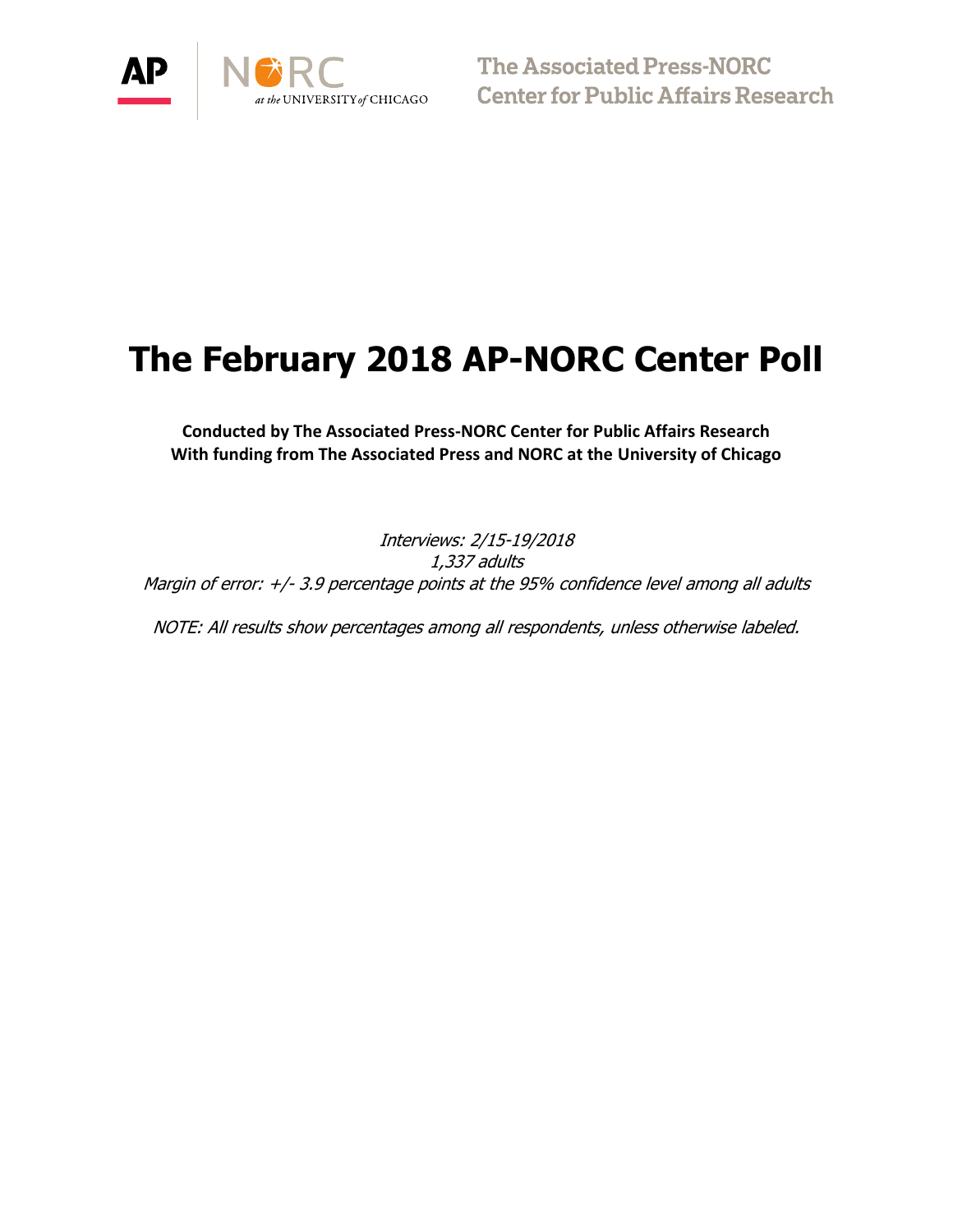# **CUR1. Generally speaking, would you say things in this country are heading in the…**

# **[HALF SAMPLE ASKED RESPONSE OPTIONS IN REVERSE ORDER]**

| AP-NORC              |                 |                 | DON'T       | SKIP/          |
|----------------------|-----------------|-----------------|-------------|----------------|
| 2/15-19/2018         | Right direction | Wrong direction | <b>KNOW</b> | <b>REFUSED</b> |
| All adults (N=1,337) | 32              | 68              | $\ast$      | $\ast$         |
| Whites (N=689)       | 37              | 63              | $\ast$      | $\ast$         |
| Blacks (N=388)       | 10              | 88              | $\ast$      |                |

| AP-NORC                  |                 |                 | DON'T       | SKIP/          |
|--------------------------|-----------------|-----------------|-------------|----------------|
| All adults               | Right direction | Wrong direction | <b>KNOW</b> | <b>REFUSED</b> |
| 12/7-11/2017 (N=1,020)   | 30              | 69              |             | $\ast$         |
| 9/28-10/2/2017 (N=1,150) | 24              | 74              |             | $\ast$         |
| 6/8-11/2017 (N=1,068)    | 34              | 65              |             | $\ast$         |
| 3/23-27/2017 (N=1,110)   | 37              | 62              |             | $\ast$         |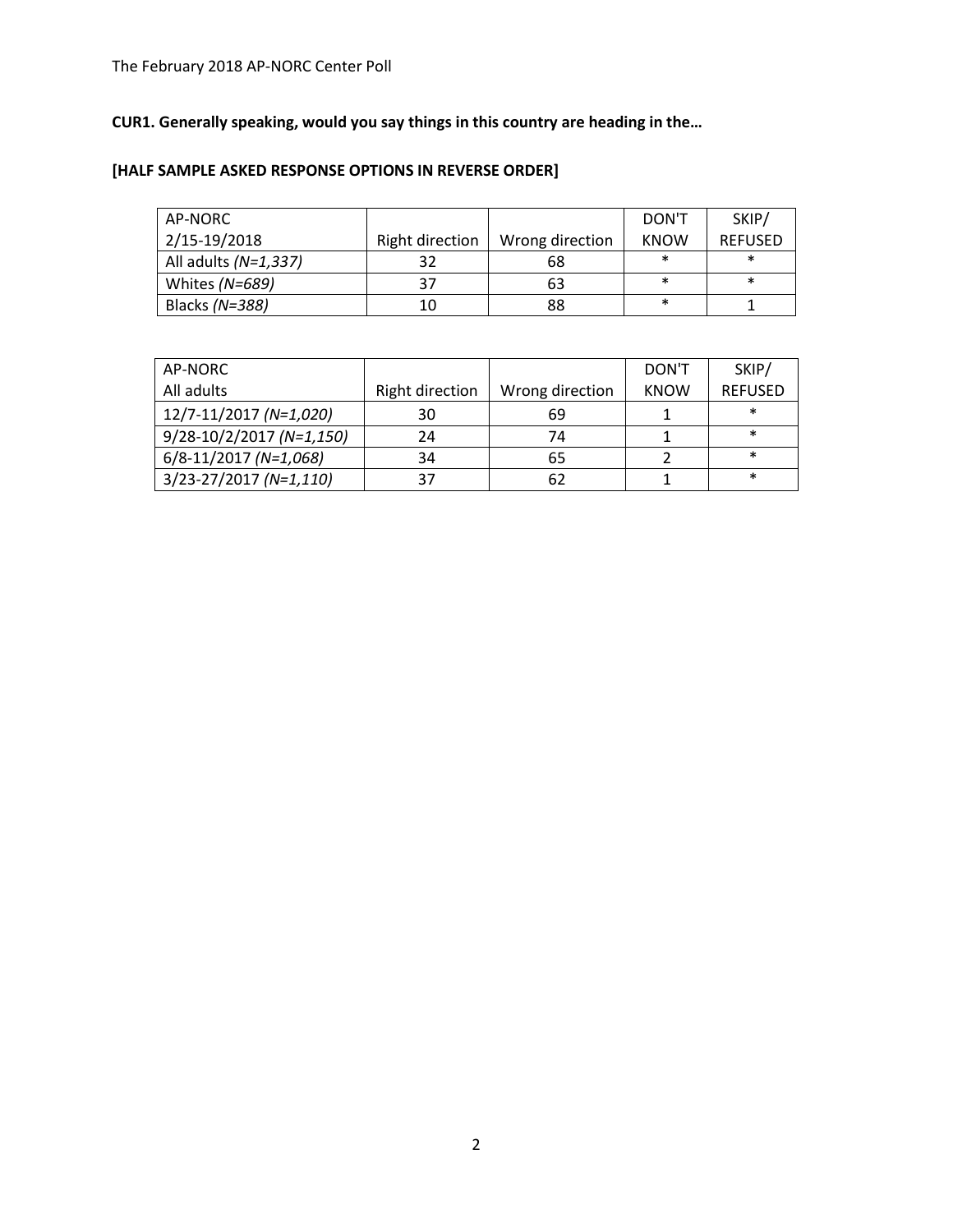**CUR2. Overall, do you approve or disapprove of the way Donald Trump is handling his job as president?**

*If don't know, skipped, or refused in CUR2*

**CUR3. If you had to choose, do you lean more toward approving or disapproving of the way Donald Trump is handling his job as president?**

## *If approve in CUR2*

**CUR3A. Would you say you approve of the way Donald Trump is handling his job as president strongly or do you approve just somewhat?**

## *If disapprove in CUR2*

**CUR3B. Would you say you disapprove of the way Donald Trump is handling his job as president strongly or do you disapprove just somewhat?**

|                |            |          |          |        | Do          |            |         |         |          |        |            |
|----------------|------------|----------|----------|--------|-------------|------------|---------|---------|----------|--------|------------|
|                |            |          |          | Lean   | not         |            | Lean    | Some-   |          |        |            |
|                |            |          |          | toward | <b>lean</b> | Dis-       | toward  | what    | Strongly |        |            |
| AP-NORC        | Approve    | Strongly | Somewhat | approv | either      | approve    | disapp- | dis-    | dis-     |        | <b>SKP</b> |
| 2/15-19/2018   | <b>NET</b> | approve  | approve  | -ing   | way         | <b>NET</b> | roving  | approve | approve  | DK     | /REF       |
| All adults     |            |          |          |        |             |            |         |         |          |        |            |
| $(N=1,337)$    | 35         | 19       | 17       |        |             | 64         | $\ast$  | 17      | 46       | $\ast$ | $\ast$     |
| Whites         |            |          |          |        |             |            |         |         |          |        |            |
| $(N=689)$      | 45         | 26       | 19       |        | $\ast$      | 54         |         | 17      | 37       | $\ast$ | $\ast$     |
| Blacks (N=388) |            | 4        |          |        | $\ast$      | 92         |         | 18      | 74       |        | $\ast$     |

## **[HALF SAMPLE ASKED RESPONSE OPTIONS IN REVERSE ORDER]**

|              |            |          |          |        | Do     |            |         |         |          |                          |            |
|--------------|------------|----------|----------|--------|--------|------------|---------|---------|----------|--------------------------|------------|
|              |            |          |          | Lean   | not    |            | Lean    | Some-   |          |                          |            |
|              |            |          |          | toward | lean   | Dis-       | toward  | what    | Strongly |                          |            |
| AP-NORC      | Approve    | Strongly | Somewhat | approv | either | approve    | disapp- | dis-    | dis-     |                          | <b>SKP</b> |
| All adults   | <b>NET</b> | approve  | approve  | -ing   | way    | <b>NET</b> | roving  | approve | approve  | DK                       | /REF       |
| 12/7-11/2017 |            |          |          |        |        |            |         |         |          |                          |            |
| $(N=1,020)$  | 32         | 15       | 17       | $\ast$ | $\ast$ | 67         | $\ast$  | 16      | 51       | $\overline{\phantom{a}}$ | $\ast$     |
| $9/28 -$     |            |          |          |        |        |            |         |         |          |                          |            |
| 10/2/2017    |            |          |          |        |        |            |         |         |          |                          |            |
| $(N=1, 150)$ | 32         | 20       | 12       | $\ast$ | $\ast$ | 67         | $\ast$  | 17      | 50       | $\ast$                   | $\ast$     |
| 6/8-11/2017  |            |          |          |        |        |            |         |         |          |                          |            |
| $(N=1,068)$  | 35         | 16       | 18       | $\ast$ | 1      | 64         | $\ast$  | 17      | 47       | $\ast$                   |            |
| 3/23-27/2017 |            |          |          |        |        |            |         |         |          |                          |            |
| $(N=1,110)$  | 42         | 20       | 22       | $\ast$ | $\ast$ | 58         | $\ast$  | 14      | 43       |                          |            |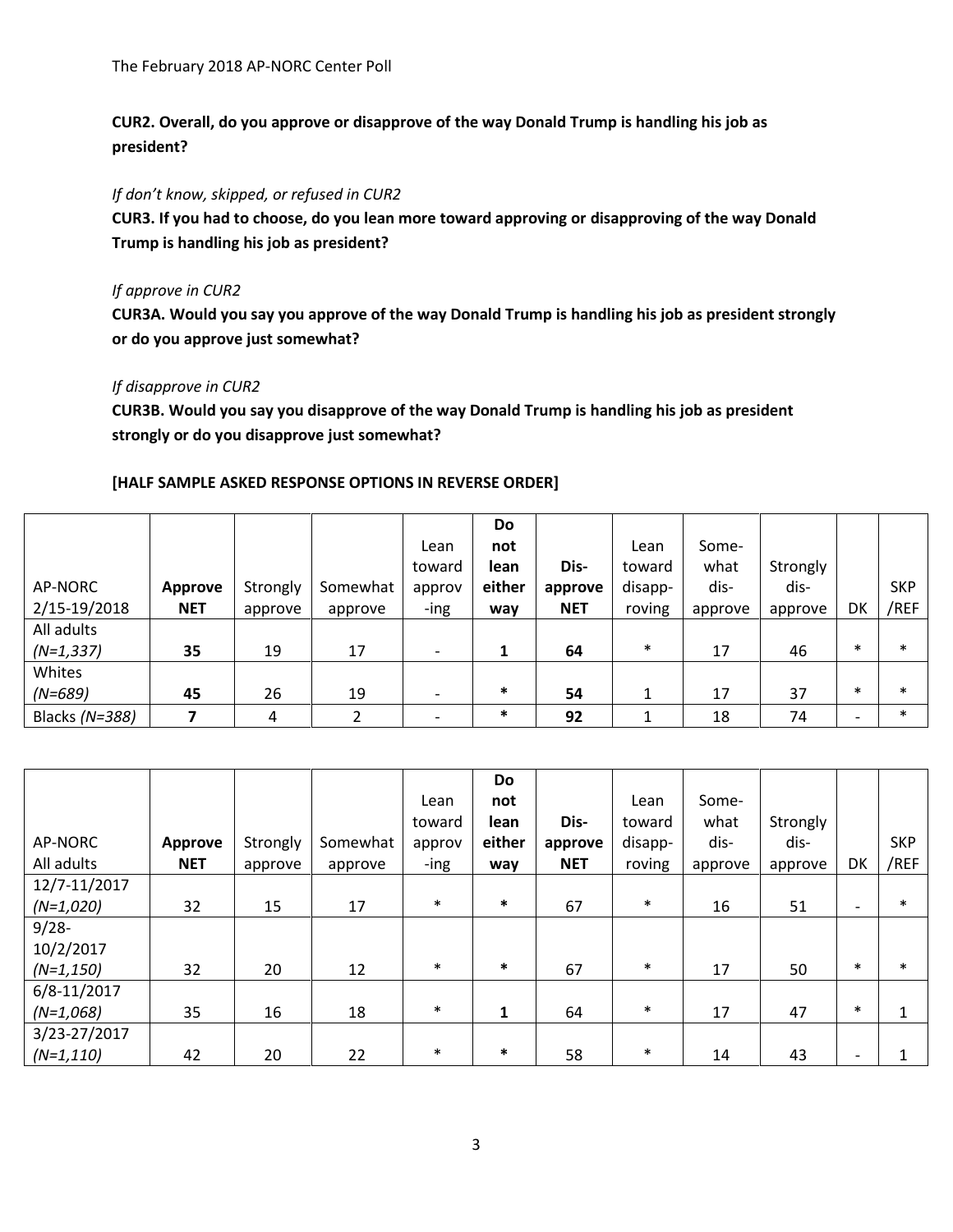# **BB1. Do you think each of the following is better than it was a year ago, worse than a year ago, or about the same?**

# **[ITEMS RANDOMIZED]**

#### **All adults**

|                      | Much/      |        |          |          | Somewhat/  |          |       |                          |            |
|----------------------|------------|--------|----------|----------|------------|----------|-------|--------------------------|------------|
| AP-NORC              | somewhat   | Much   | Somewhat | About    | much worse | Somewhat | Much  |                          | SKP/       |
| 2/15-19/2018         | better NET | better | better   | the same | <b>NET</b> | worse    | worse | DK                       | <b>REF</b> |
| The way things are   |            |        |          |          |            |          |       |                          |            |
| going in the country |            |        |          |          |            |          |       |                          |            |
| overall              | 29         | 9      | 19       | 19       | 52         | 28       | 24    | $\overline{\phantom{0}}$ |            |
| The national         |            |        |          |          |            |          |       |                          |            |
| economy              | 39         | 14     | 26       | 36       | 24         | 15       | q     | $\ast$                   | $\ast$     |
| Your own personal    |            |        |          |          |            |          |       |                          |            |
| finances             | 35         | 10     | 25       | 47       | 18         | 11       |       | $\ast$                   | $\ast$     |

*N=1,137*

## **Whites**

|                      | Much/      |        |          |          | Somewhat/  |          |       |                          |            |
|----------------------|------------|--------|----------|----------|------------|----------|-------|--------------------------|------------|
| AP-NORC              | somewhat   | Much   | Somewhat | About    | much worse | Somewhat | Much  |                          | SKP/       |
| 2/15-19/2018         | better NET | better | better   | the same | <b>NET</b> | worse    | worse | DK                       | <b>REF</b> |
| The way things are   |            |        |          |          |            |          |       |                          |            |
| going in the country |            |        |          |          |            |          |       |                          |            |
| overall              | 35         | 11     | 23       | 19       | 46         | 27       | 19    | $\overline{\phantom{0}}$ | $\ast$     |
| The national         |            |        |          |          |            |          |       |                          |            |
| economy              | 48         | 17     | 31       | 33       | 18         | 13       | 5     | 1                        |            |
| Your own personal    |            |        |          |          |            |          |       |                          |            |
| finances             | 39         | 12     | 27       | 47       | 14         | 9        | 5     | $\ast$                   |            |

*N=689*

## **Blacks**

|                      | Much/      |        |          |          | Somewhat/  |          |       |                          |            |
|----------------------|------------|--------|----------|----------|------------|----------|-------|--------------------------|------------|
| AP-NORC              | somewhat   | Much   | Somewhat | About    | much worse | Somewhat | Much  |                          | SKP/       |
| 2/15-19/2018         | better NET | better | better   | the same | <b>NET</b> | worse    | worse | DK                       | <b>REF</b> |
| The way things are   |            |        |          |          |            |          |       |                          |            |
| going in the country |            |        |          |          |            |          |       |                          |            |
| overall              | 9          |        | 8        | 17       | 74         | 25       | 49    | -                        |            |
| The national         |            |        |          |          |            |          |       |                          |            |
| economy              | 18         | 1      | 17       | 38       | 43         | 16       | 27    |                          | $\ast$     |
| Your own personal    |            |        |          |          |            |          |       |                          |            |
| finances             | 16         |        | 11       | 51       | 32         | 21       | 11    | $\overline{\phantom{0}}$ | $\ast$     |

*N=388*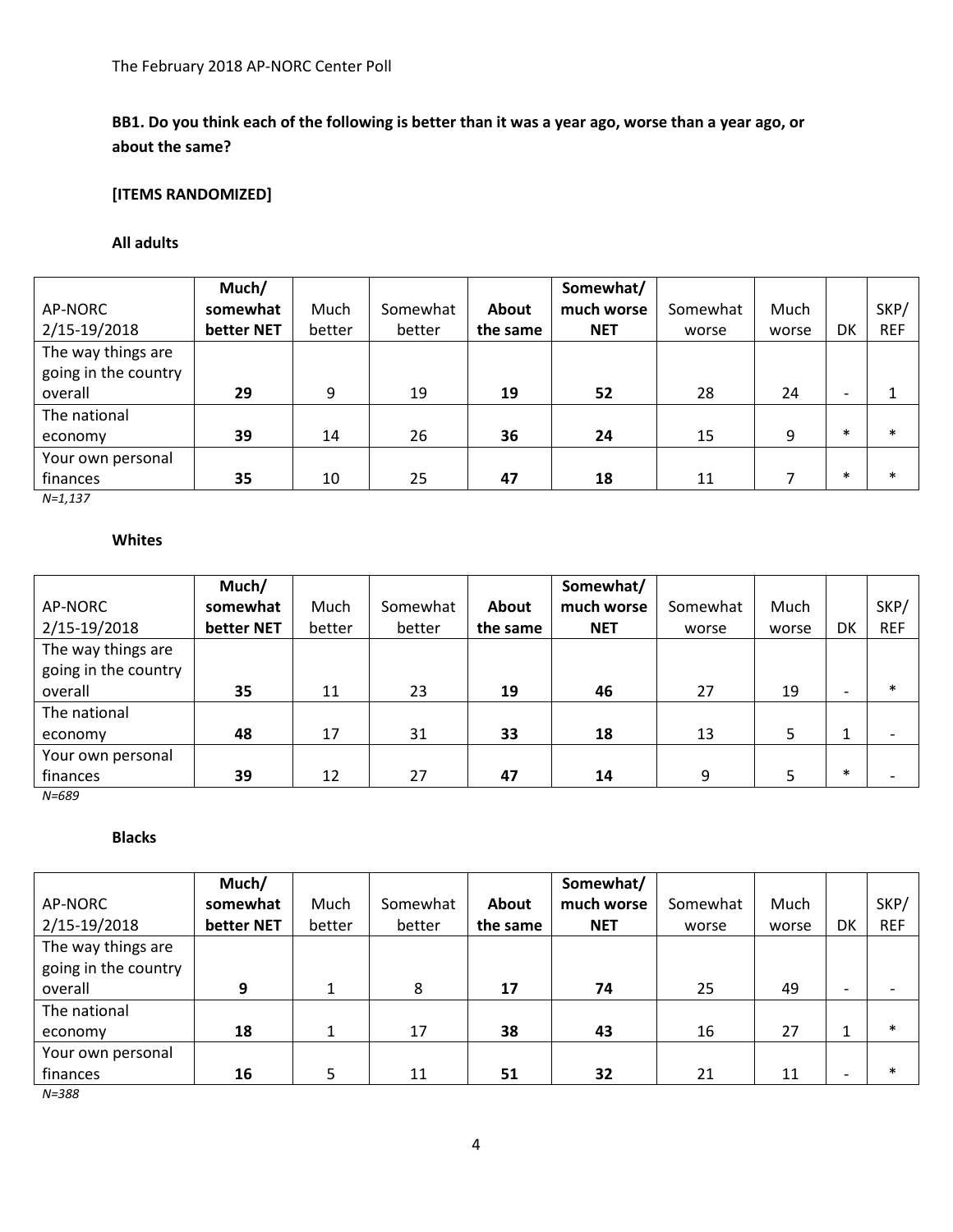**BB1D. Do you think race relations in the United States are better than they were a year ago, worse than a year ago, or about the same?** 

| AP-NORC                         |            |        |               |
|---------------------------------|------------|--------|---------------|
| 2/15-19/2018                    | All adults | Whites | <b>Blacks</b> |
| <b>Much/somewhat better NET</b> | 12         | 14     |               |
| Much better                     | 3          | 3      |               |
| Somewhat better                 | 10         | 12     |               |
| <b>About the same</b>           | 37         | 41     | 27            |
| Somewhat/much worse NET         | 49         | 45     | 65            |
| Somewhat worse                  | 26         | 25     | 22            |
| Much worse                      | 24         | 19     | 44            |
| <b>DON'T KNOW</b>               | $\ast$     |        |               |
| SKIP/REFUSED                    | 1          | 1      |               |
| $N =$                           | 1,337      | 689    | 388           |

**BB2. In the next year, do you think each of the following will get better, get worse, or stay about the same?** 

# **[ITEMS RANDOMIZED]**

#### **All adults**

|                      | Much/      |        |          |          | Somewhat/  |          |       |        |            |
|----------------------|------------|--------|----------|----------|------------|----------|-------|--------|------------|
| AP-NORC              | somewhat   | Much   | Somewhat | About    | much worse | Somewhat | Much  |        | SKP/       |
| 2/15-19/2018         | better NET | better | better   | the same | <b>NET</b> | worse    | worse | DK     | <b>REF</b> |
| The way things are   |            |        |          |          |            |          |       |        |            |
| going in the country |            |        |          |          |            |          |       |        |            |
| overall              | 28         | 10     | 18       | 24       | 47         | 27       | 20    | $\ast$ | $\ast$     |
| The national         |            |        |          |          |            |          |       |        |            |
| economy              | 34         | 12     | 23       | 32       | 33         | 21       | 12    | $\ast$ | $\ast$     |
| Your own personal    |            |        |          |          |            |          |       |        |            |
| finances             | 38         | 12     | 27       | 45       | 16         | 11       |       | $\ast$ | $\ast$     |

*N=1,337*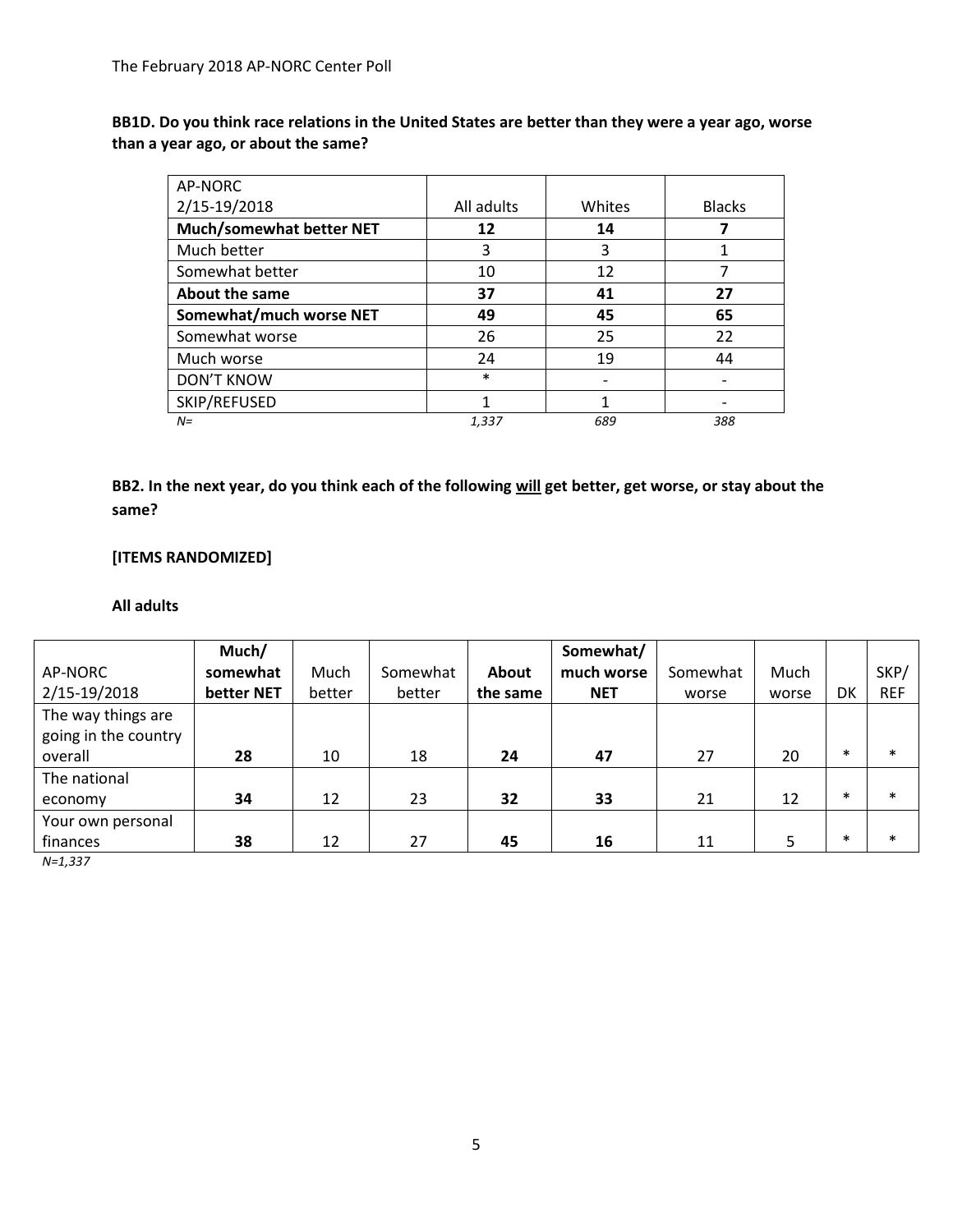## **Whites**

|                      | Much/      |        |          |          | Somewhat/  |          |       |        |            |
|----------------------|------------|--------|----------|----------|------------|----------|-------|--------|------------|
| AP-NORC              | somewhat   | Much   | Somewhat | About    | much worse | Somewhat | Much  |        | SKP/       |
| 2/15-19/2018         | better NET | better | better   | the same | <b>NET</b> | worse    | worse | DK     | <b>REF</b> |
| The way things are   |            |        |          |          |            |          |       |        |            |
| going in the country |            |        |          |          |            |          |       |        |            |
| overall              | 35         | 12     | 23       | 24       | 40         | 26       | 15    | $\ast$ | $\ast$     |
| The national         |            |        |          |          |            |          |       |        |            |
| economy              | 41         | 15     | 26       | 31       | 27         | 20       |       | $\ast$ | $\ast$     |
| Your own personal    |            |        |          |          |            |          |       |        |            |
| finances             | 40         | 13     | 27       | 47       | 13         | 9        | 3     | $\ast$ | $\ast$     |

*N=689*

#### **Blacks**

|                      | Much/      |        |          |          | Somewhat/  |          |       |        |            |
|----------------------|------------|--------|----------|----------|------------|----------|-------|--------|------------|
| AP-NORC              | somewhat   | Much   | Somewhat | About    | much worse | Somewhat | Much  |        | SKP/       |
| 2/15-19/2018         | better NET | better | better   | the same | <b>NET</b> | worse    | worse | DK     | <b>REF</b> |
| The way things are   |            |        |          |          |            |          |       |        |            |
| going in the country |            |        |          |          |            |          |       |        |            |
| overall              | 13         | 4      | 9        | 26       | 61         | 24       | 37    | $\ast$ | $\ast$     |
| The national         |            |        |          |          |            |          |       |        |            |
| economy              | 16         |        | 14       | 35       | 49         | 20       | 28    | 1      |            |
| Your own personal    |            |        |          |          |            |          |       |        |            |
| finances             | 37         | 11     | 26       | 41       | 21         | 8        | 13    | 1      |            |

*N=388*

# **BB2D. In the next year, do you think race relations in the United States will get better, get worse, or stay about the same?**

| AP-NORC                         |            |        |               |
|---------------------------------|------------|--------|---------------|
| 2/15-19/2018                    | All adults | Whites | <b>Blacks</b> |
| <b>Much/somewhat better NET</b> | 17         | 18     | 11            |
| Much better                     | 4          | 5      | 5             |
| Somewhat better                 | 13         | 13     |               |
| <b>About the same</b>           | 41         | 44     | 35            |
| Somewhat/much worse NET         | 41         | 37     | 53            |
| Somewhat worse                  | 25         | 26     | 16            |
| Much worse                      | 16         | 11     | 37            |
| <b>DON'T KNOW</b>               | $\ast$     |        |               |
| SKIP/REFUSED                    | 1          | $\ast$ |               |
| $N =$                           | 1,337      | 689    | 388           |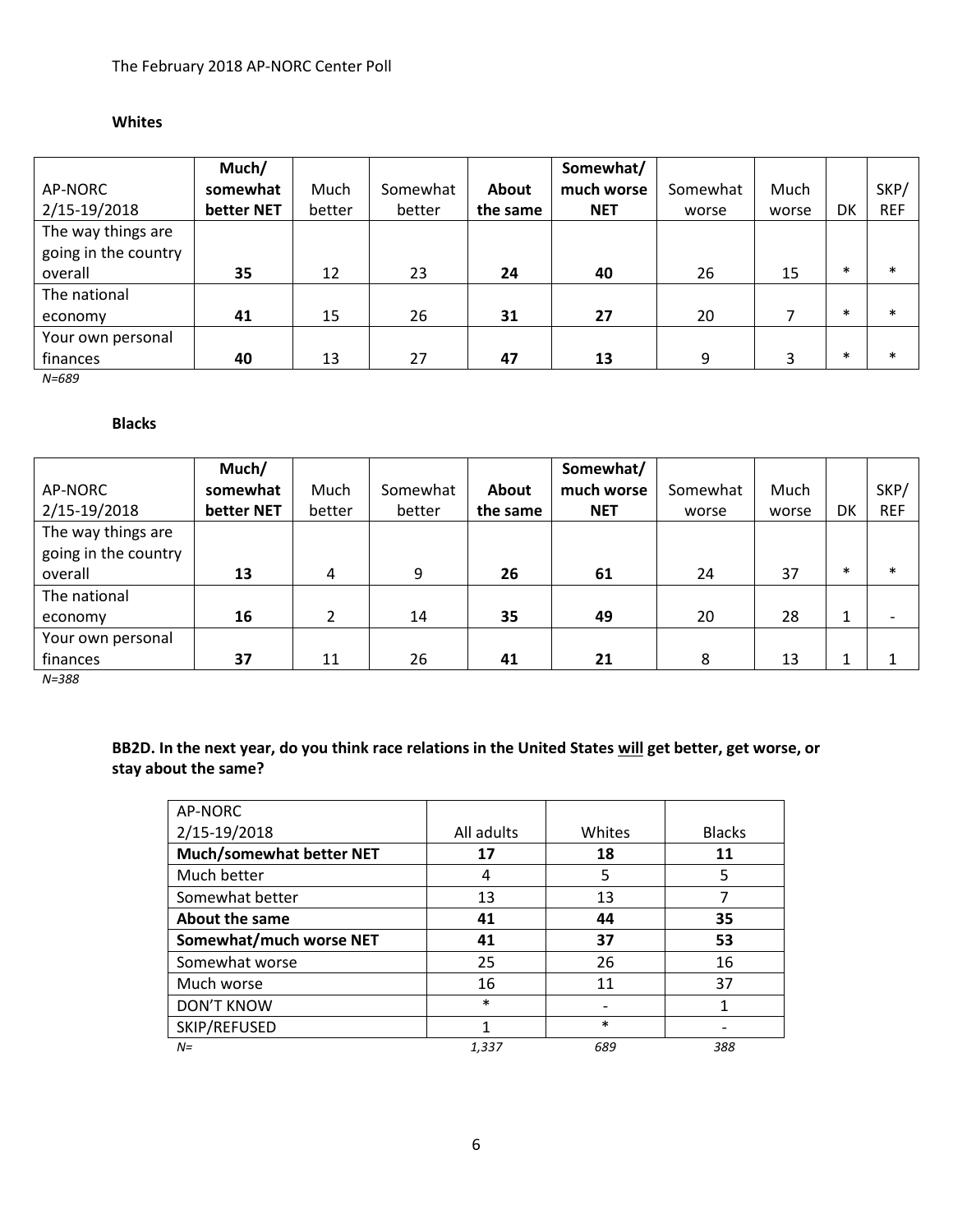**AA4. Overall, do you approve or disapprove of the way Congress is handling its job?**

## *If don't know, skipped, or refused in AA4*

**AA5. If you had to choose, do you lean more toward approving or disapproving of the way Congress is handling its job?**

# *If approve in AA4*

**AA4A. Would you say you approve of the way Congress is handling its job strongly or do you approve just somewhat?**

## *If disapprove in AA4*

**AA4B. Would you say you disapprove of the way Congress is handling its job strongly or do you disapprove just somewhat?**

## **[HALF SAMPLE ASKED RESPONSE OPTIONS IN REVERSE ORDER]**

|                |            |          |          |        | <b>Do</b>    |            |         |         |          |        |            |
|----------------|------------|----------|----------|--------|--------------|------------|---------|---------|----------|--------|------------|
|                |            |          |          | Lean   | not          |            | Lean    | Some-   |          |        |            |
|                |            |          |          | toward | lean         | Dis-       | toward  | what    | Strongly |        |            |
| AP-NORC        | Approve    | Strongly | Somewhat | approv | either       | approve    | disapp- | dis-    | dis-     |        | <b>SKP</b> |
| 2/15-19/2018   | <b>NET</b> | approve  | approve  | -ing   | way          | <b>NET</b> | roving  | approve | approve  | DK     | /REF       |
| All adults     |            |          |          |        |              |            |         |         |          |        |            |
| $(N=1,337)$    | 14         | 3        | 11       | $\ast$ |              | 85         | $\ast$  | 34      | 50       | $\ast$ |            |
| Whites         |            |          |          |        |              |            |         |         |          |        |            |
| $(N=689)$      | 13         | 2        | 10       | $\ast$ |              | 86         | $\ast$  | 32      | 54       |        | $\ast$     |
| Blacks (N=388) | 13         | 6        |          | $\ast$ | $\mathbf{2}$ | 85         | $\ast$  | 32      | 52       | $\ast$ | $\ast$     |

|              |            |                |          |        | Do           |            |         |         |          |        |            |
|--------------|------------|----------------|----------|--------|--------------|------------|---------|---------|----------|--------|------------|
|              |            |                |          | Lean   | not          |            | Lean    | Some-   |          |        |            |
|              |            |                |          | toward | lean         | Dis-       | toward  | what    | Strongly |        |            |
| AP-NORC      | Approve    | Strongly       | Somewhat | approv | either       | approve    | disapp- | dis-    | dis-     |        | <b>SKP</b> |
| All adults   | <b>NET</b> | approve        | approve  | -ing   | way          | <b>NET</b> | roving  | approve | approve  | DK     | /REF       |
| 12/7-11/2017 |            |                |          |        |              |            |         |         |          |        |            |
| $(N=1,020)$  | 15         | $\overline{2}$ | 12       | $\ast$ | 1            | 84         | $\ast$  | 31      | 52       | $\ast$ | $\ast$     |
| $9/28 -$     |            |                |          |        |              |            |         |         |          |        |            |
| 10/2/2017    |            |                |          |        |              |            |         |         |          |        |            |
| $(N=1, 150)$ | 18         | 2              | 16       | $\ast$ | $\ast$       | 81         | $\ast$  | 30      | 51       | $\ast$ | $\ast$     |
| 6/8-11/2017  |            |                |          |        |              |            |         |         |          |        |            |
| $(N=1,068)$  | 22         | 4              | 18       | $\ast$ | $\mathbf{1}$ | 75         | $\ast$  | 32      | 44       | $\ast$ |            |
| 3/23-27/2017 |            |                |          |        |              |            |         |         |          |        |            |
| $(N=1,110)$  | 25         | $5\phantom{.}$ | 19       | $\ast$ | $\ast$       | 74         | $\ast$  | 30      | 44       | $\ast$ | $\ast$     |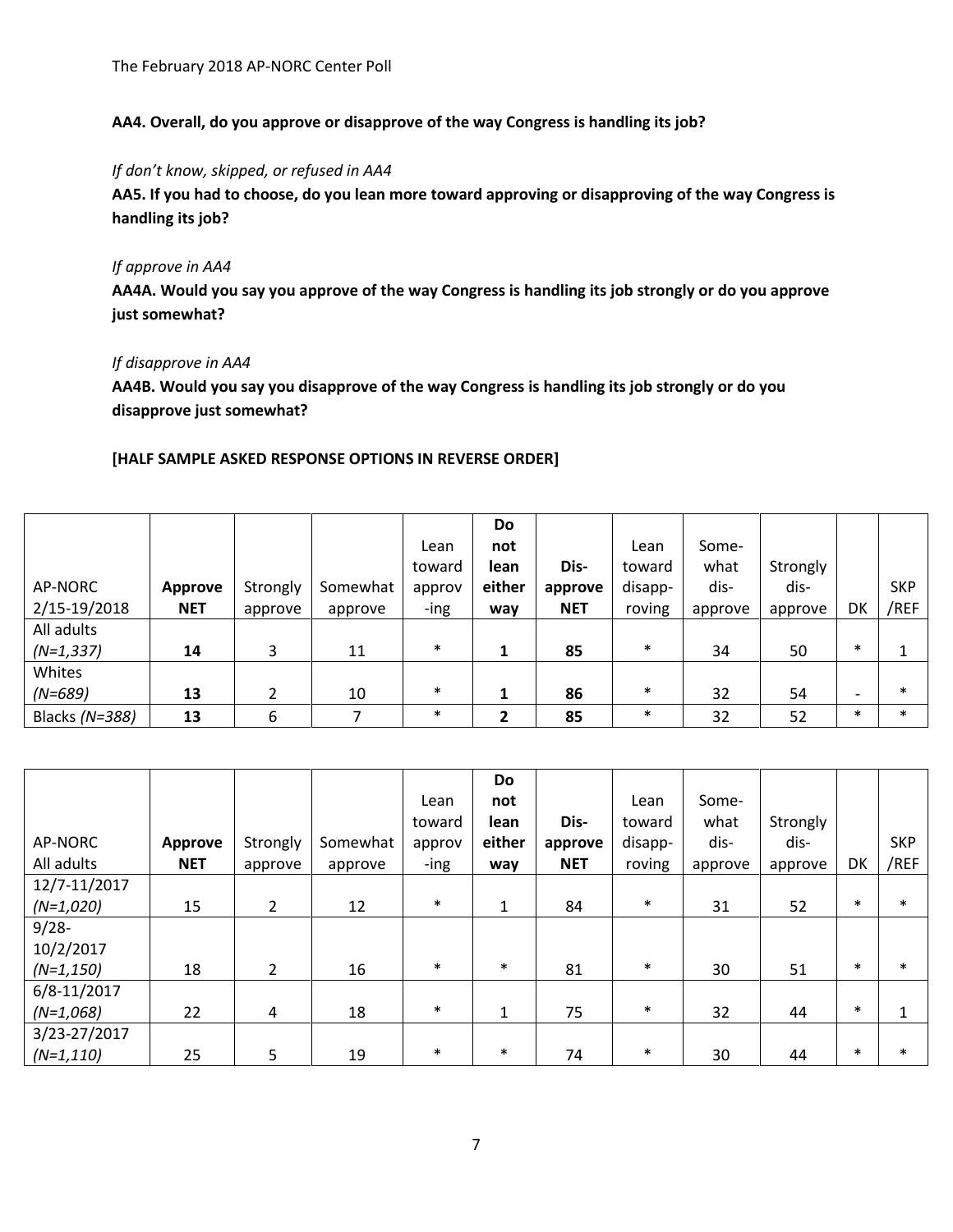**AB4. What about the representative in Congress from your district? Do you approve or disapprove of the way your representative is handling his or her job?**

#### *If don't know, skipped, or refused in AA4*

**AB5. If you had to choose, do you lean more toward approving or disapproving of the way your representative in Congress is handling his or her job?**

## *If approve in AA4*

**AB4A. Would you say you approve of the way your representative in Congress is handling his or her job strongly or do you approve just somewhat?**

## *If disapprove in AA4*

**AB4B. Would you say you disapprove of the way your representative in Congress is handling his or her job strongly or do you disapprove just somewhat?**

## **[HALF SAMPLE ASKED RESPONSE OPTIONS IN REVERSE ORDER]**

| AP-NORC                  |                |        |               |
|--------------------------|----------------|--------|---------------|
| 2/15-19/2018             | All adults     | Whites | <b>Blacks</b> |
| <b>Approve NET</b>       | 44             | 45     | 32            |
| Strongly approve         | 12             | 11     | 9             |
| Somewhat approve         | 32             | 35     | 23            |
| Lean toward approving    | $\ast$         |        |               |
| Do not lean either way   | $\overline{2}$ | 1      | 2             |
| <b>Disapprove NET</b>    | 53             | 52     | 65            |
| Lean toward disapproving | 1              | 1      | 1             |
| Somewhat disapprove      | 29             | 29     | 34            |
| Strongly disapprove      | 23             | 22     | 29            |
| <b>DON'T KNOW</b>        | $\ast$         | $\ast$ | $\ast$        |
| SKIP/REFUSED             | 1              | 1      | 1             |
| $N =$                    | 1,337          | 689    | 388           |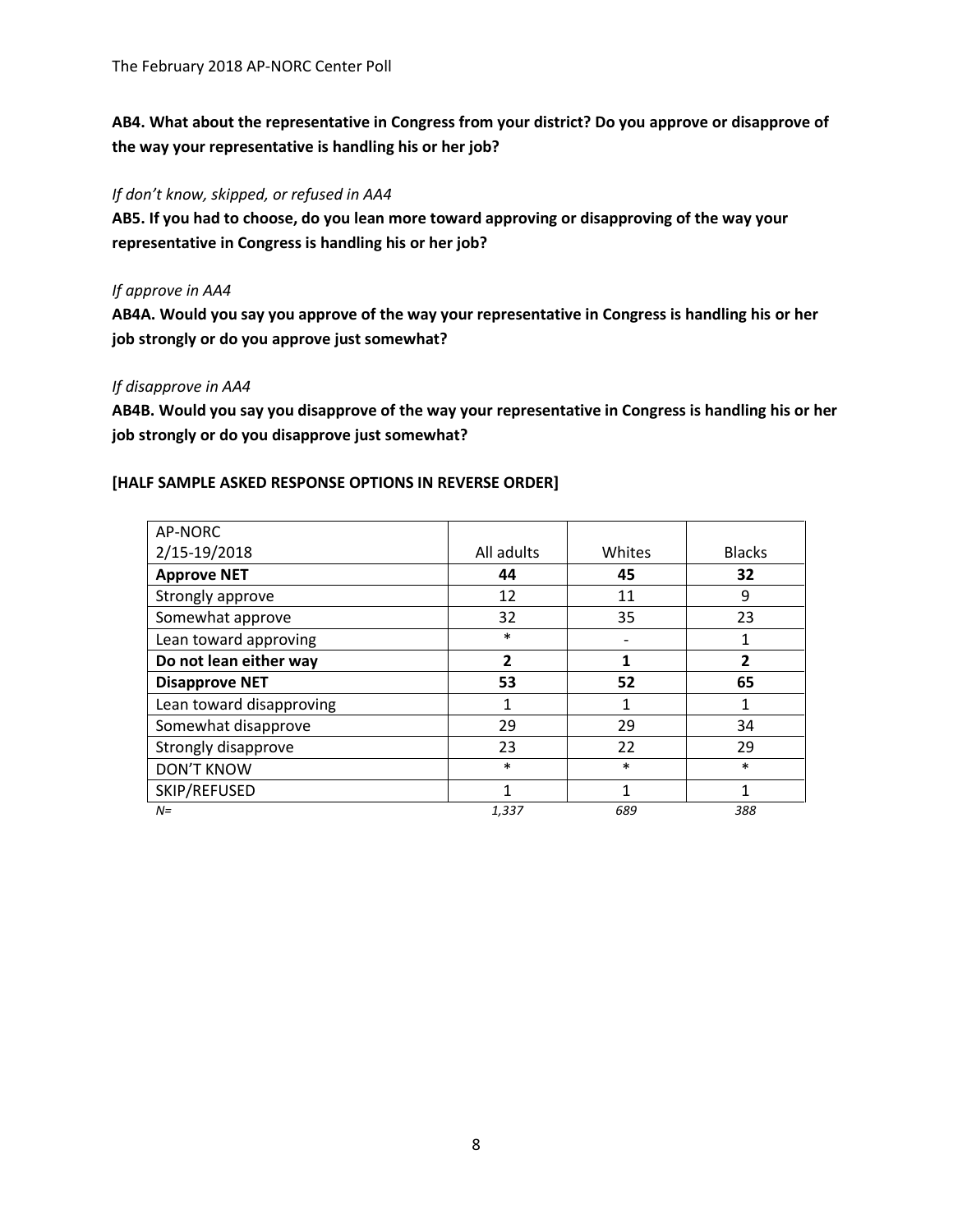## **CURY2. Overall, do you approve or disapprove of the way Donald Trump is handling…?**

## *If Don't know, skipped, or refused in CURY2*

**CURYX. If you had to choose, do you lean more toward approving or disapproving of the way Donald Trump is handling …?**

## **[ITEMS RANDOMIZED; HALF SAMPLE ASKED RESPONSE OPTIONS IN REVERSE ORDER]**

#### **All adults**

| AP-NORC<br>2/15-19/2018 | Approve<br><b>NET</b> | Approve | Lean<br>toward<br>approve | Don't<br>lean<br>either<br>way | <b>Disapprove</b><br><b>NET</b> | Lean<br>toward<br>disapprove | Disapprove | DK     | SKP/<br><b>REF</b> |
|-------------------------|-----------------------|---------|---------------------------|--------------------------------|---------------------------------|------------------------------|------------|--------|--------------------|
| The economy             | 45                    | 45      |                           | ∗                              | 54                              | *                            | 53         |        | $\ast$             |
| Foreign policy          | 34                    | 34      | $\ast$                    |                                | 64                              | $\ast$                       | 64         | $\ast$ | $\ast$             |
| Race relations          | 31                    | 31      | $\ast$                    |                                | 67                              | $\ast$                       | 67         | $\ast$ | $\ast$             |
| Immigration             | 37                    | 37      | $\ast$                    | $\ast$                         | 62                              | $\ast$                       | 62         | $\ast$ | $\ast$             |

*N=1,337*

## **Whites**

|                |            |         |         | Don't  |                   |            |            |                          |            |
|----------------|------------|---------|---------|--------|-------------------|------------|------------|--------------------------|------------|
|                |            |         | Lean    | lean   |                   | Lean       |            |                          |            |
| AP-NORC        | Approve    |         | toward  | either | <b>Disapprove</b> | toward     |            |                          | SKP/       |
| 2/15-19/2018   | <b>NET</b> | Approve | approve | way    | <b>NET</b>        | disapprove | Disapprove | DK                       | <b>REF</b> |
| The economy    | 53         | 53      |         |        | 46                | $\ast$     | 46         | $\overline{\phantom{0}}$ | $\ast$     |
| Foreign policy | 43         | 43      | $\ast$  |        | 55                | $\ast$     | 55         | $\ast$                   | $\ast$     |
| Race relations | 40         | 40      |         |        | 59                | $\ast$     | 58         | $\ast$                   | $\ast$     |
| Immigration    | 46         | 46      | $\ast$  | $\ast$ | 53                | $\ast$     | 53         | $\ast$                   | $\ast$     |

*N=689*

### **Blacks**

|                |            |         |         | Don't  |                   |            |            |        |            |
|----------------|------------|---------|---------|--------|-------------------|------------|------------|--------|------------|
|                |            |         | Lean    | lean   |                   | Lean       |            |        |            |
| AP-NORC        | Approve    |         | toward  | either | <b>Disapprove</b> | toward     |            |        | SKP/       |
| 2/15-19/2018   | <b>NET</b> | Approve | approve | way    | <b>NET</b>        | disapprove | Disapprove | DK     | <b>REF</b> |
| The economy    | 19         | 19      |         | $\ast$ | 81                |            | 80         |        |            |
| Foreign policy | 9          | 9       |         |        | 90                |            | 89         |        |            |
| Race relations | 8          | 8       |         |        | 91                |            | 91         | $\ast$ |            |
| Immigration    | 10         | 10      |         | $\ast$ | 90                |            | 90         |        |            |
| $N = 388$      |            |         |         |        |                   |            |            |        |            |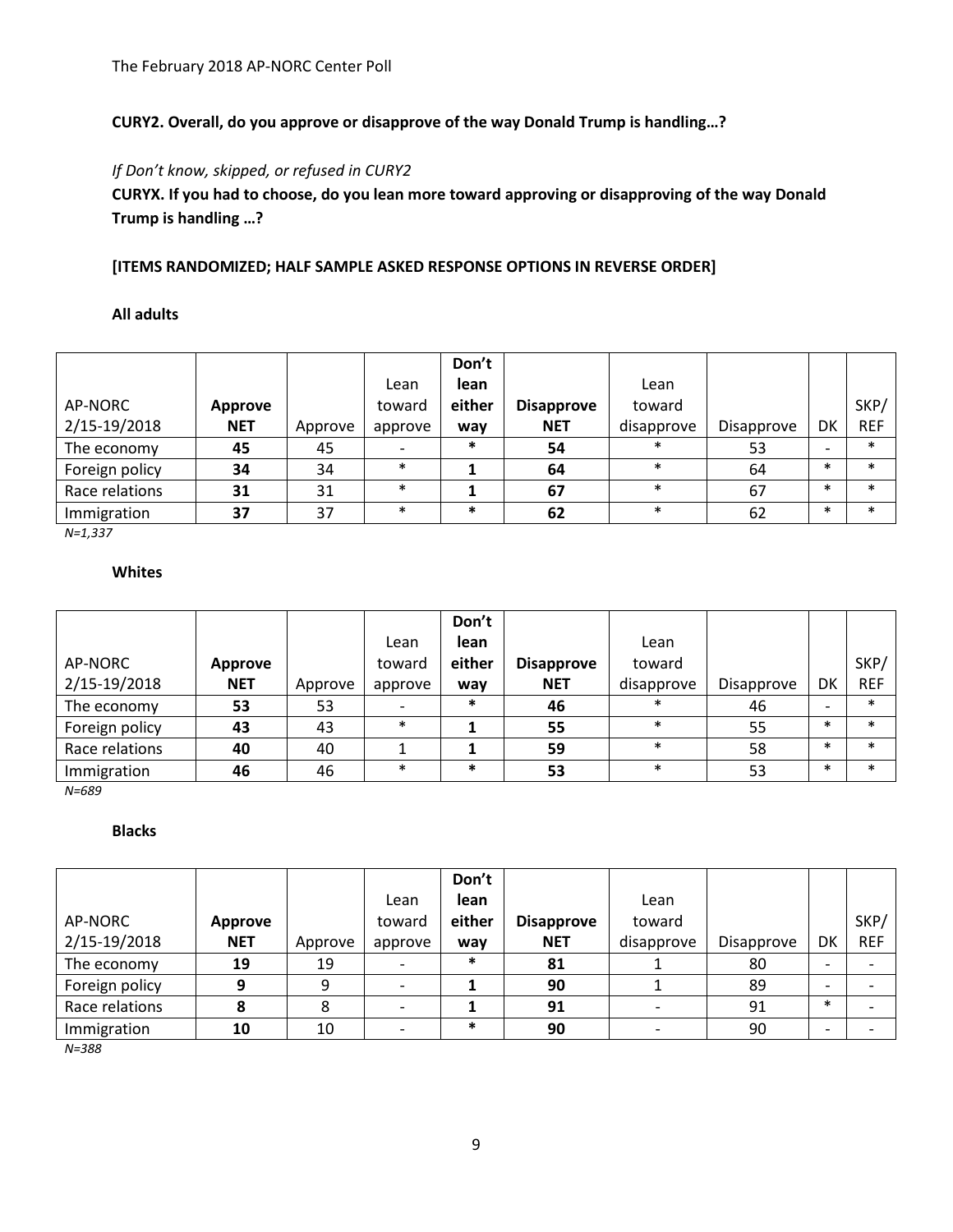|                |                |         |         | Don't  |                   |            |                   |        |            |
|----------------|----------------|---------|---------|--------|-------------------|------------|-------------------|--------|------------|
| AP-NORC        |                |         | Lean    | lean   |                   | Lean       |                   |        |            |
| 9/28-10/2/2017 | <b>Approve</b> |         | toward  | either | <b>Disapprove</b> | toward     |                   |        | SKP/       |
| All adults     | <b>NET</b>     | Approve | approve | way    | <b>NET</b>        | disapprove | <b>Disapprove</b> | DK     | <b>REF</b> |
| The economy    | 42             | 42      | $\ast$  |        | 56                |            | 56                | $\ast$ | $\ast$     |
| Foreign policy | 34             | 34      | $\ast$  |        | 65                | $\ast$     | 64                | $\ast$ | $\ast$     |
| Race relations | 31             | 31      | $\ast$  |        | 67                |            | 67                | $\ast$ | $\ast$     |
| Immigration    | 35             | 35      | $\ast$  |        | 64                | $\ast$     | 64                | $\ast$ | $\ast$     |

*N=1,150*

|                |            |         |         | Don't  |                   |            |            |        |            |
|----------------|------------|---------|---------|--------|-------------------|------------|------------|--------|------------|
| AP-NORC        |            |         | Lean    | lean   |                   | Lean       |            |        |            |
| 6/8-11/2017    | Approve    |         | toward  | either | <b>Disapprove</b> | toward     |            |        | SKP/       |
| All adults     | <b>NET</b> | Approve | approve | way    | <b>NET</b>        | disapprove | Disapprove | DK     | <b>REF</b> |
| The economy    | 43         | 43      |         |        | 55                | *          | 55         | $\ast$ | $\ast$     |
| Foreign policy | 35         | 34      | $\ast$  |        | 63                |            | 63         | $\ast$ | $\ast$     |
| Immigration    | 39         | 39      | $\ast$  | $\ast$ | 60                | $\ast$     | 60         | $\ast$ | $\ast$     |

*N=1,068*

|                |                |         |         | Don't  |                   |            |            |        |            |
|----------------|----------------|---------|---------|--------|-------------------|------------|------------|--------|------------|
| AP-NORC        |                |         | Lean    | lean   |                   | Lean       |            |        |            |
| 3/23-27/2017   | <b>Approve</b> |         | toward  | either | <b>Disapprove</b> | toward     |            |        | SKP/       |
| All adults     | <b>NET</b>     | Approve | approve | way    | <b>NET</b>        | disapprove | Disapprove | DK     | <b>REF</b> |
| The economy    | 50             | 49      |         |        | 48                |            | 47         |        | $\ast$     |
| Foreign policy | 40             | 40      |         |        | 58                |            | 57         | $\ast$ | $\ast$     |
| Immigration    | 45             | 45      | $\ast$  |        | 54                | $\ast$     | 54         |        | $\ast$     |

*N=1,110*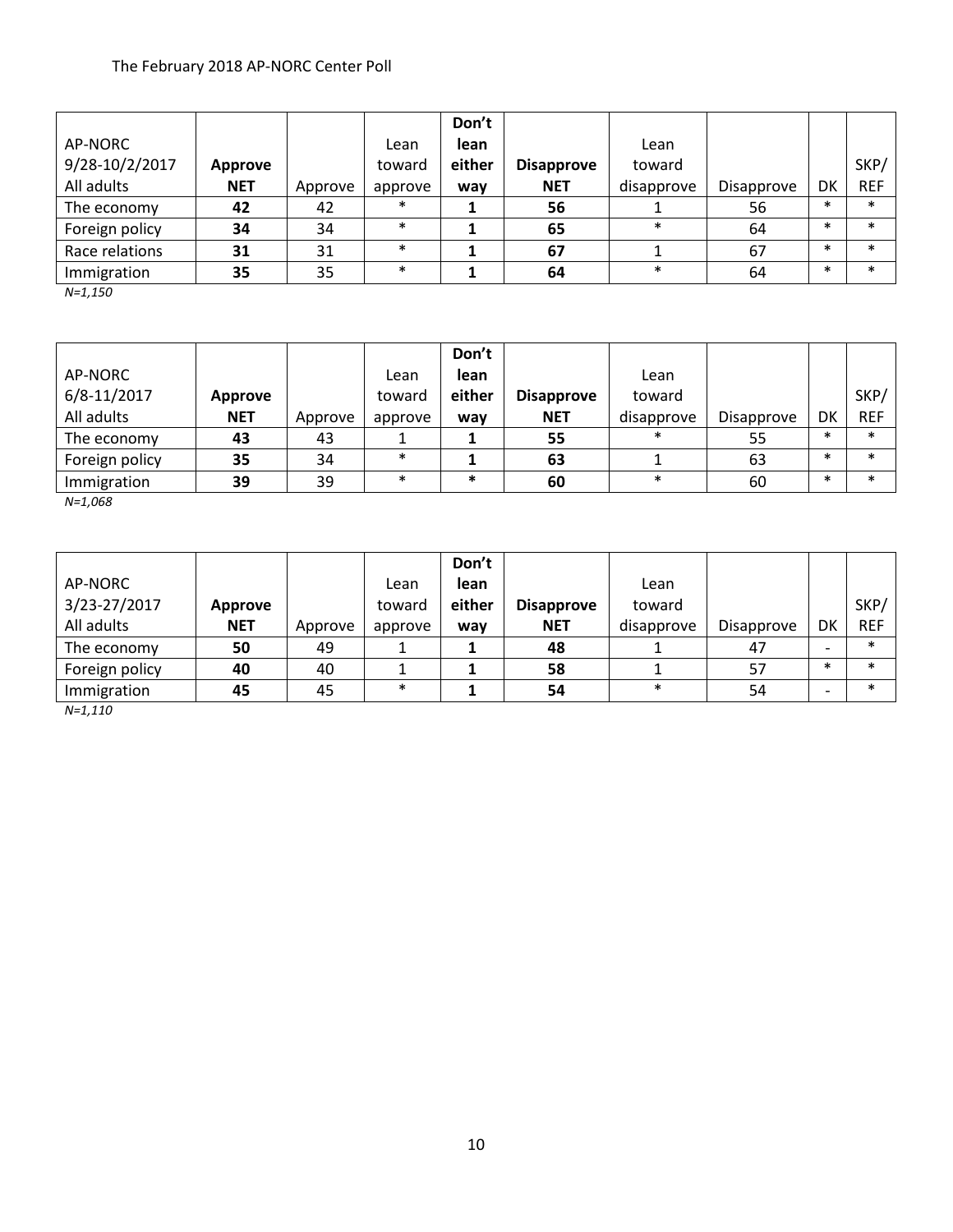**MLK1. Please tell us your thoughts on whether people from the following groups have an advantage or disadvantage, or neither an advantage not disadvantage for getting ahead in the United States.**

## **[ITEMS RANDOMIZED]**

## **All adults**

|                  | Large/     |           |           | <b>Neither</b> | Some/      |           |                |                |              |
|------------------|------------|-----------|-----------|----------------|------------|-----------|----------------|----------------|--------------|
| AP-NORC          | some       |           |           | advantage      | large dis- |           |                |                |              |
| $2/15-$          | advantage  | Large     | Some      | nor            | advantage  | Some dis- | Large dis-     |                | SKP/         |
| 19/2018          | <b>NET</b> | advantage | advantage | disadvantage   | <b>NET</b> | advantage | advantage      | DK             | <b>REF</b>   |
| African          |            |           |           |                |            |           |                |                |              |
| Americans        | 22         | 6         | 16        | 26             | 51         | 30        | 21             | $\ast$         | $\ast$       |
| <b>Hispanics</b> | 22         | 7         | 15        | 26             | 51         | 32        | 19             | $\ast$         | $\mathbf{1}$ |
| Immigrants       | 22         | 8         | 14        | 18             | 59         | 28        | 30             | $\ast$         | $\mathbf{1}$ |
| Whites           | 60         | 32        | 28        | 27             | 13         | 9         | 4              | $\ast$         | $\ast$       |
| <b>Muslims</b>   | 14         | 4         | 10        | 25             | 60         | 33        | 27             | 1              | $\mathbf{1}$ |
| Christians       | 36         | 14        | 22        | 50             | 12         | 9         | 4              | 1              | $\mathbf{1}$ |
| Jews             | 30         | 10        | 20        | 51             | 17         | 11        | 6              | 1              | $\mathbf{1}$ |
| Asian            |            |           |           |                |            |           |                |                |              |
| Americans        | 31         | 6         | 25        | 46             | 22         | 17        | 5              | 1              | 1            |
| Women            | 22         | 6         | 16        | 32             | 45         | 35        | 10             | $\ast$         | $\ast$       |
| Men              | 62         | 29        | 33        | 28             | 10         | 7         | $\overline{2}$ | $\ast$         | $\mathbf{1}$ |
| LGBT people      | 17         | 5         | 11        | 30             | 52         | 34        | 17             | $\overline{2}$ | 1            |
| People like      |            |           |           |                |            |           |                |                |              |
| you              | 26         | 6         | 20        | 41             | 33         | 21        | 12             | $\ast$         | $\ast$       |

*N=1,337*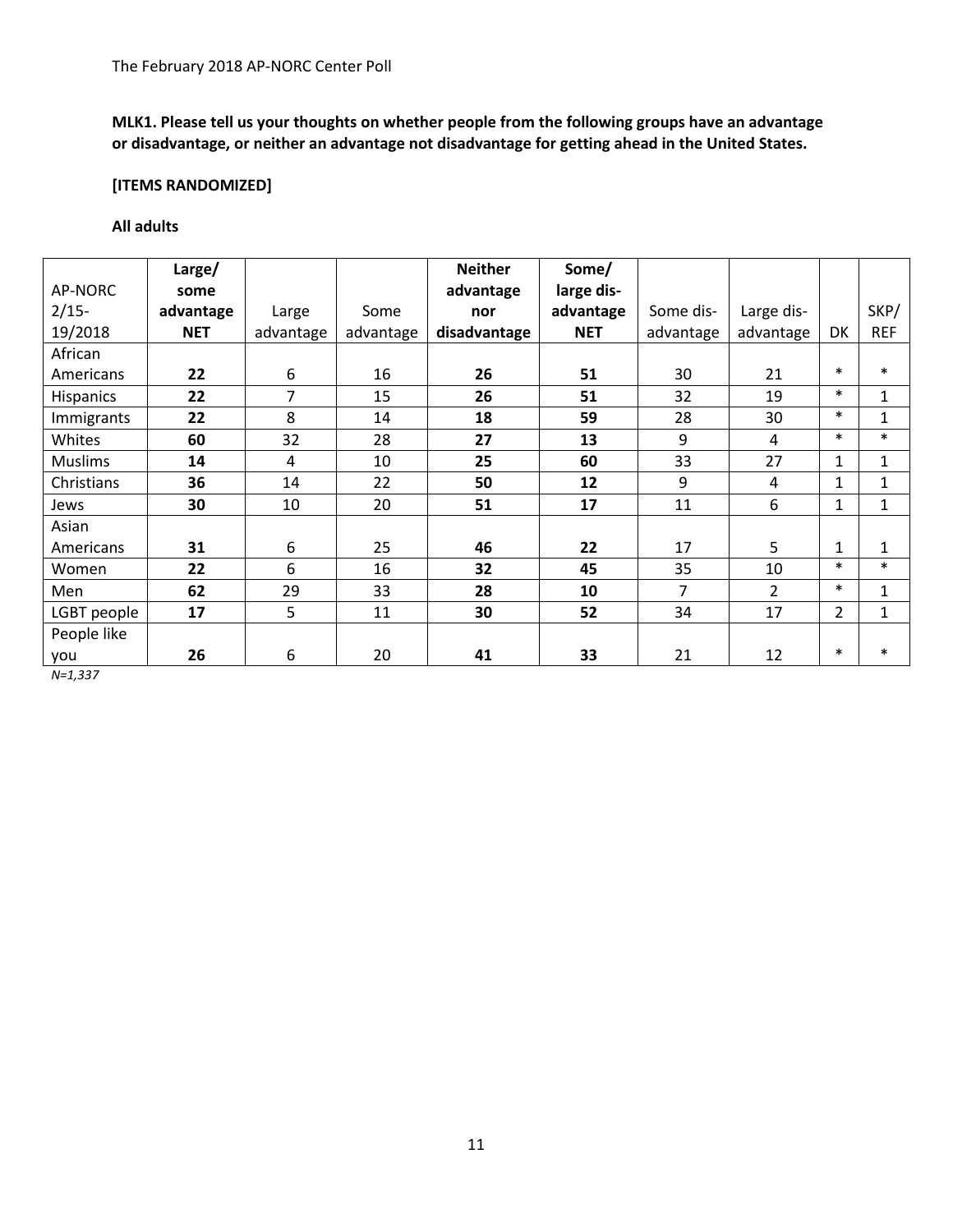## **Whites**

|                  | Large/     |           |           | <b>Neither</b> | Some/      |           |                |              |            |
|------------------|------------|-----------|-----------|----------------|------------|-----------|----------------|--------------|------------|
| AP-NORC          | some       |           |           | advantage      | large dis- |           |                |              |            |
| $2/15-$          | advantage  | Large     | Some      | nor            | advantage  | Some dis- | Large dis-     |              | SKP/       |
| 19/2018          | <b>NET</b> | advantage | advantage | disadvantage   | <b>NET</b> | advantage | advantage      | DK           | <b>REF</b> |
| African          |            |           |           |                |            |           |                |              |            |
| Americans        | 28         | 8         | 20        | 27             | 44         | 30        | 15             | $\ast$       | $\ast$     |
| <b>Hispanics</b> | 25         | 9         | 16        | 29             | 45         | 32        | 14             | $\ast$       | 1          |
| Immigrants       | 27         | 11        | 16        | 19             | 53         | 29        | 24             | $\ast$       | $\ast$     |
| Whites           | 52         | 20        | 31        | 32             | 16         | 12        | 4              | $\ast$       | $\ast$     |
| <b>Muslims</b>   | 16         | 5         | 11        | 28             | 55         | 32        | 23             | 1            | $\ast$     |
| Christians       | 36         | 14        | 22        | 53             | 11         | 8         | 3              | 1            | $\ast$     |
| Jews             | 28         | 7         | 21        | 57             | 13         | 10        | 3              | $\mathbf{1}$ | 1          |
| Asian            |            |           |           |                |            |           |                |              |            |
| Americans        | 31         | 5         | 26        | 50             | 18         | 15        | 3              | 1            | 1          |
| Women            | 23         | 6         | 16        | 37             | 40         | 33        | $\overline{7}$ | $\ast$       | $\ast$     |
| Men              | 62         | 29        | 33        | 29             | 8          | 6         | $\overline{2}$ | $\ast$       | $\ast$     |
| LGBT people      | 17         | 5         | 12        | 31             | 51         | 35        | 16             | 1            | $\ast$     |
| People like      |            |           |           |                |            |           |                |              |            |
| you              | 31         | 7         | 24        | 45             | 24         | 18        | 5              | $\ast$       | $\ast$     |

*N=689*

# **Blacks**

|                  | Large/     |                |           | <b>Neither</b> | Some/      |                |                |                |                          |
|------------------|------------|----------------|-----------|----------------|------------|----------------|----------------|----------------|--------------------------|
| AP-NORC          | some       |                |           | advantage      | large dis- |                |                |                |                          |
| $2/15-$          | advantage  | Large          | Some      | nor            | advantage  | Some dis-      | Large dis-     |                | SKP/                     |
| 19/2018          | <b>NET</b> | advantage      | advantage | disadvantage   | <b>NET</b> | advantage      | advantage      | DK             | <b>REF</b>               |
| African          |            |                |           |                |            |                |                |                |                          |
| Americans        | 10         | $\overline{2}$ | 8         | 11             | 79         | 29             | 50             | $\ast$         | $\ast$                   |
| <b>Hispanics</b> | 15         | 4              | 11        | 17             | 67         | 28             | 39             | 1              | $\ast$                   |
| Immigrants       | 12         | 3              | 9         | 17             | 70         | 24             | 46             | $\ast$         | $\ast$                   |
| Whites           | 86         | 67             | 18        | 10             | 3          | $\overline{2}$ | 1              | 1              | 1                        |
| <b>Muslims</b>   | 14         | $\mathbf{1}$   | 13        | 14             | 69         | 30             | 39             | $\overline{2}$ | $\ast$                   |
| Christians       | 35         | 9              | 26        | 40             | 23         | 15             | 8              | $\overline{2}$ | $\ast$                   |
| Jews             | 44         | 18             | 26        | 26             | 27         | 18             | 9              | 3              | $\ast$                   |
| Asian            |            |                |           |                |            |                |                |                |                          |
| Americans        | 40         | 8              | 32        | 28             | 31         | 21             | 10             | $\mathbf{1}$   | $\ast$                   |
| Women            | 21         | 4              | 18        | 21             | 58         | 36             | 22             | 1              | $\overline{\phantom{a}}$ |
| Men              | 65         | 31             | 34        | 19             | 17         | 10             | $\overline{7}$ | $\ast$         | $\overline{\phantom{0}}$ |
| LGBT people      | 20         | 7              | 14        | 20             | 53         | 29             | 23             | 5              | 2                        |
| People like      |            |                |           |                |            |                |                |                |                          |
| you              | 14         | 2              | 12        | 24             | 60         | 27             | 34             | $\ast$         | $\ast$                   |

*N=388*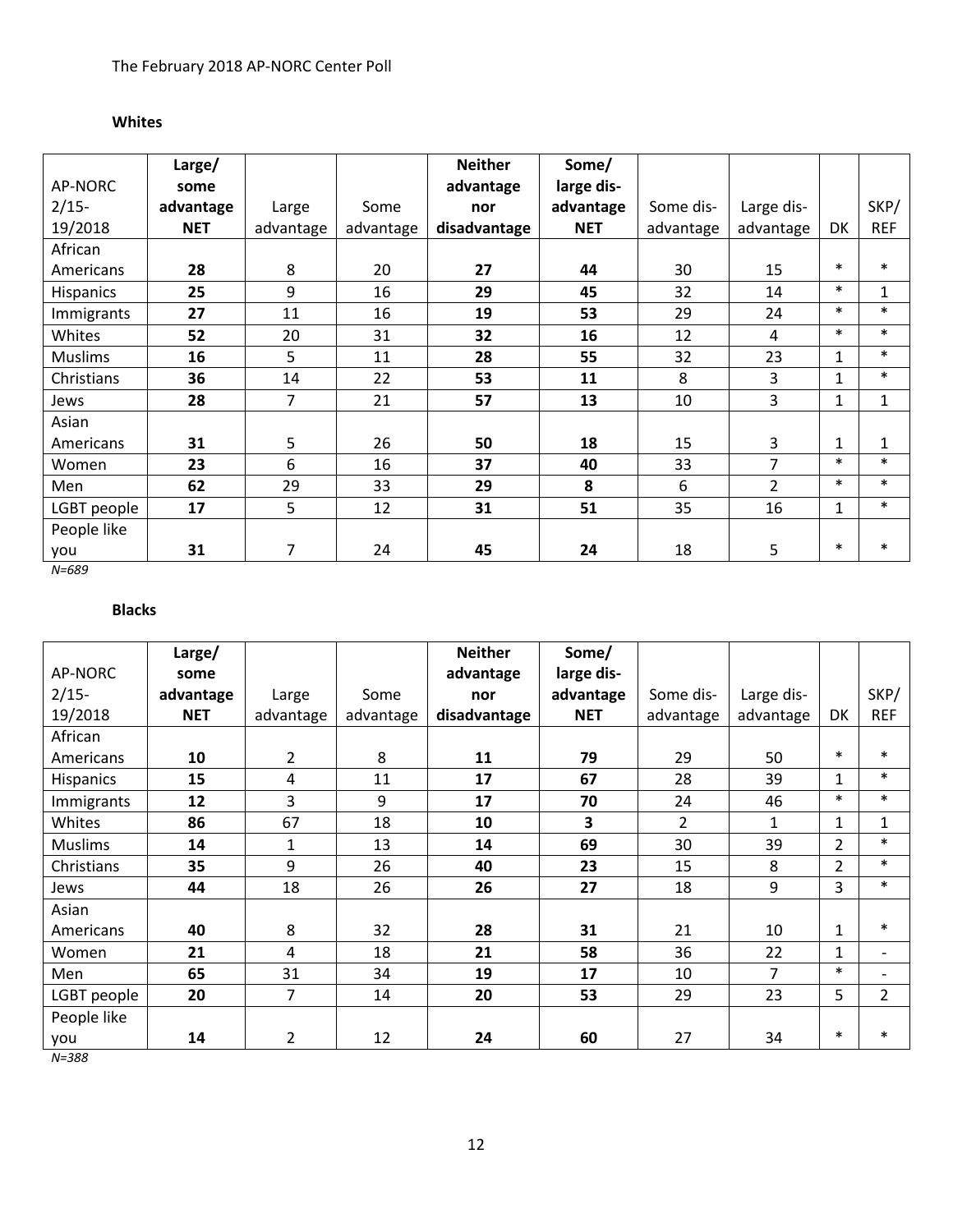| AP-NORC                |            |        |               |
|------------------------|------------|--------|---------------|
| 2/15-19/2018           | All adults | Whites | <b>Blacks</b> |
| The same as whites are | 53         | 64     | 18            |
| Not very well          | 38         | 32     | 56            |
| <b>Badly</b>           | 8          |        | 23            |
| <b>DON'T KNOW</b>      |            | $\ast$ |               |
| SKIP/REFUSED           |            | $\ast$ |               |
| $N =$                  | 1,337      | 689    | 388           |

## **MLK2. In your opinion, how well do you think blacks are treated in your community?**

**MLK3. Thinking about the goals of the 1960's civil rights movement, do you think all have been achieved, most have been achieved, some have been achieved, only a few, or none of the goals have been achieved?**

| AP-NORC             |                |        |               |
|---------------------|----------------|--------|---------------|
| 2/15-19/2018        | All adults     | Whites | <b>Blacks</b> |
| <b>All/Most NET</b> | 30             | 35     | 8             |
| All                 | 6              | 7      | 3             |
| Most                | 24             | 28     | 5             |
| Some                | 48             | 48     | 54            |
| Only a few/None NET | 21             | 17     | 36            |
| Only a few          | 18             | 16     | 30            |
| None                | $\overline{2}$ | 1      | 6             |
| <b>DON'T KNOW</b>   | $\ast$         | $\ast$ | 1             |
| SKIP/REFUSED        | 1              | 1      | $\mathfrak z$ |
| $N=$                | 1,337          | 689    | 388           |

**MLK4. What about the last 5 years? Looking back over the last 5 years, do you think things today for African Americans in U.S. society have:**

| AP-NORC                          |            |        |               |
|----------------------------------|------------|--------|---------------|
| 2/15-19/2018                     | All adults | Whites | <b>Blacks</b> |
| Gotten a lot/Somewhat better NET | 35         | 37     | 28            |
| Gotten a lot better              | 9          | 10     | 6             |
| Gotten somewhat better           | 26         | 28     | 22            |
| <b>Stayed about the same</b>     | 37         | 38     | 24            |
| Gotten somewhat/A lot worse NET  | 27         | 24     | 46            |
| Gotten somewhat better           | 21         | 19     | 27            |
| Gotten a lot better              | 6          | 4      | 19            |
| <b>DON'T KNOW</b>                | $\ast$     |        | $\ast$        |
| SKIP/REFUSED                     | 1          |        | 2             |
| $N =$                            | 1,337      | 689    | 388           |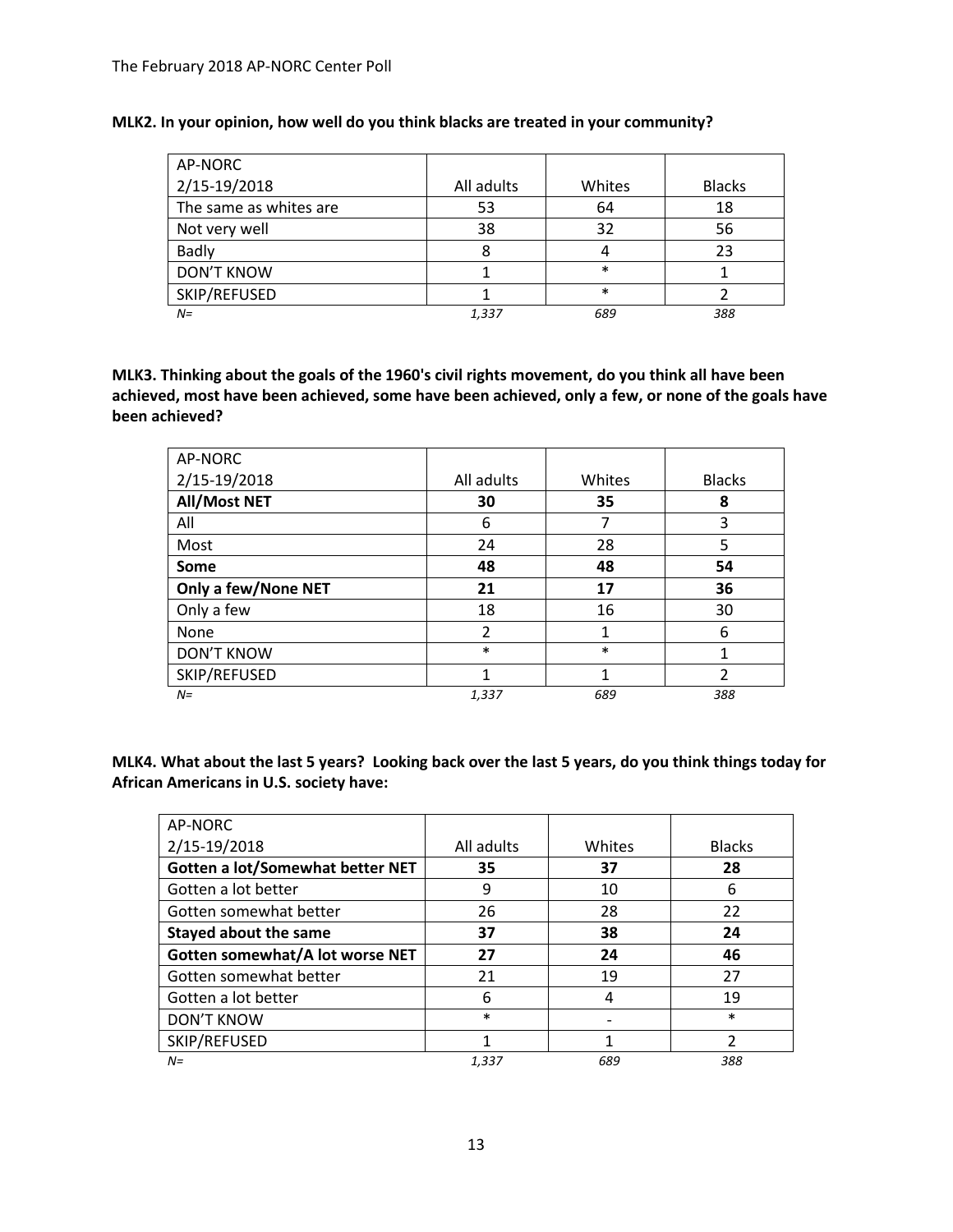# **MLK5. Over the last 50 years, how much progress do you think has been made in achieving equal treatment for African Americans in each of the following areas?**

# **[ITEMS RANDOMIZED]**

### **All adults**

|                              | A great     |          |          |          | Only a     |          |          |              |              |
|------------------------------|-------------|----------|----------|----------|------------|----------|----------|--------------|--------------|
|                              | deal/a lot  | A great  |          |          | little/no  | Only a   | No.      |              |              |
| AP-NORC                      | of progress | deal of  | A lot of | Some     | progress   | little   | progress |              | SKP/         |
| 2/15-19/2018                 | <b>NET</b>  | progress | progress | progress | at all NET | progress | at all   | <b>DK</b>    | <b>REF</b>   |
| Access to affordable housing | 36          | 13       | 23       | 35       | 27         | 21       | 6        | $\ast$       | $\mathbf{1}$ |
| Access to loans and          |             |          |          |          |            |          |          |              |              |
| mortgages                    | 36          | 13       | 23       | 37       | 25         | 18       | 7        | $\mathbf{1}$ | 1            |
| Access to good jobs          | 35          | 12       | 23       | 39       | 25         | 19       | 6        | $\ast$       | $\mathbf{1}$ |
| The criminal justice system  | 23          | 8        | 14       | 31       | 45         | 25       | 20       | $\ast$       | $\mathbf{1}$ |
| Access to good health care   | 43          | 17       | 26       | 36       | 20         | 14       | 6        | $\ast$       | $\mathbf{1}$ |
| Equal economic               |             |          |          |          |            |          |          |              |              |
| opportunities                | 32          | 13       | 19       | 39       | 28         | 21       | 7        | $\ast$       | $\mathbf{1}$ |
| Fair treatment by police     | 23          | 9        | 14       | 30       | 46         | 25       | 21       | $\ast$       | $\mathbf{1}$ |
| Voting rights                | 57          | 27       | 31       | 27       | 14         | 9        | 5        | 1            | 1            |
| Political representation     | 39          | 17       | 23       | 35       | 23         | 17       | 6        | 1            | 1            |
| Fair coverage by the media   | 37          | 16       | 21       | 34       | 27         | 17       | 10       | $\ast$       | 1            |
| Reducing segregation in      |             |          |          |          |            |          |          |              |              |
| public life                  | 47          | 23       | 24       | 32       | 20         | 15       | 5        | $\ast$       | $\mathbf{1}$ |
| Access to good education     | 48          | 19       | 28       | 32       | 19         | 14       | 5        | $\ast$       | $\mathbf{1}$ |

*N=1,337*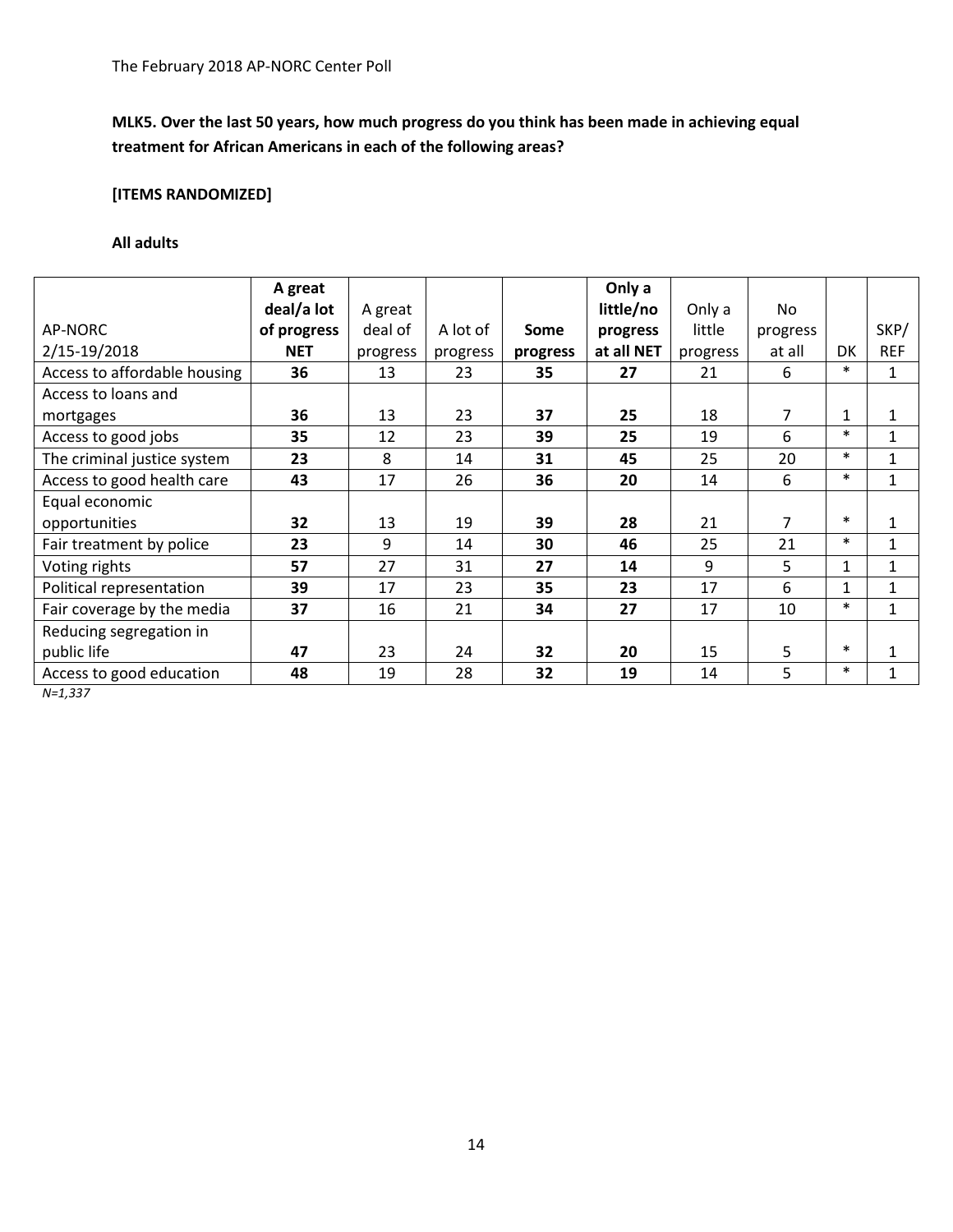# **Whites**

|                              | A great     |          |          |          | Only a     |          |          |                          |              |
|------------------------------|-------------|----------|----------|----------|------------|----------|----------|--------------------------|--------------|
|                              | deal/a lot  | A great  |          |          | little/no  | Only a   | No       |                          |              |
| AP-NORC                      | of progress | deal of  | A lot of | Some     | progress   | little   | progress |                          | SKP/         |
| 2/15-19/2018                 | <b>NET</b>  | progress | progress | progress | at all NET | progress | at all   | DK                       | <b>REF</b>   |
| Access to affordable housing | 43          | 17       | 27       | 34       | 22         | 18       | 4        | $\ast$                   | $\mathbf{1}$ |
| Access to loans and          |             |          |          |          |            |          |          |                          |              |
| mortgages                    | 45          | 17       | 28       | 35       | 18         | 13       | 5        | 1                        | 1            |
| Access to good jobs          | 43          | 15       | 28       | 38       | 18         | 14       | 4        | $\overline{\phantom{a}}$ | 1            |
| The criminal justice system  | 28          | 10       | 18       | 31       | 40         | 27       | 14       | $\ast$                   | $\mathbf{1}$ |
| Access to good health care   | 51          | 22       | 29       | 32       | 16         | 12       | 4        | $\mathbf{1}$             | $\mathbf{1}$ |
| Equal economic               |             |          |          |          |            |          |          |                          |              |
| opportunities                | 39          | 17       | 22       | 39       | 21         | 17       | 4        | $\ast$                   | $\mathbf{1}$ |
| Fair treatment by police     | 30          | 10       | 19       | 31       | 39         | 25       | 15       | $\ast$                   | $\mathbf{1}$ |
| Voting rights                | 64          | 31       | 33       | 25       | 9          | 7        | 3        | $\mathbf{1}$             | $\mathbf{1}$ |
| Political representation     | 47          | 22       | 25       | 34       | 18         | 15       | 3        | 1                        | $\mathbf{1}$ |
| Fair coverage by the media   | 43          | 20       | 24       | 35       | 21         | 15       | 6        | $\ast$                   | $\mathbf{1}$ |
| Reducing segregation in      |             |          |          |          |            |          |          |                          |              |
| public life                  | 55          | 29       | 26       | 28       | 15         | 13       | 3        | $\ast$                   | $\mathbf{1}$ |
| Access to good education     | 54          | 23       | 31       | 31       | 14         | 11       | 3        | $\ast$                   | $\mathbf{1}$ |

*N=689*

# **Blacks**

|                              | A great     |                |          |          | Only a     |          |          |                          |                |
|------------------------------|-------------|----------------|----------|----------|------------|----------|----------|--------------------------|----------------|
|                              | deal/a lot  | A great        |          |          | little/no  | Only a   | No       |                          |                |
| AP-NORC                      | of progress | deal of        | A lot of | Some     | progress   | little   | progress |                          | SKP/           |
| 2/15-19/2018                 | <b>NET</b>  | progress       | progress | progress | at all NET | progress | at all   | DK                       | <b>REF</b>     |
| Access to affordable housing | 14          | 4              | 10       | 42       | 41         | 28       | 13       | $\ast$                   | $\overline{2}$ |
| Access to loans and          |             |                |          |          |            |          |          |                          |                |
| mortgages                    | 15          | 5              | 10       | 36       | 49         | 31       | 18       | $\mathbf{1}$             |                |
| Access to good jobs          | 13          | 3              | 10       | 40       | 44         | 28       | 16       | $\ast$                   | 4              |
| The criminal justice system  | 6           | $\overline{2}$ | 4        | 25       | 66         | 21       | 45       | 1                        | $\overline{2}$ |
| Access to good health care   | 17          | 3              | 14       | 50       | 31         | 19       | 13       | $\ast$                   | $\mathbf{1}$   |
| Equal economic               |             |                |          |          |            |          |          |                          |                |
| opportunities                | 9           | 3              | 6        | 39       | 51         | 32       | 18       | $\ast$                   | 1              |
| Fair treatment by police     | 3           | $\overline{2}$ | 1        | 22       | 73         | 26       | 46       | 1                        | $\overline{2}$ |
| Voting rights                | 34          | 13             | 21       | 29       | 33         | 18       | 15       | $\ast$                   | 3              |
| Political representation     | 14          | $\overline{2}$ | 11       | 29       | 56         | 30       | 25       | 1                        | 1              |
| Fair coverage by the media   | 12          | $\overline{2}$ | 9        | 29       | 57         | 31       | 26       | $\overline{2}$           | $\mathbf{1}$   |
| Reducing segregation in      |             |                |          |          |            |          |          |                          |                |
| public life                  | 24          | 7              | 17       | 34       | 39         | 26       | 13       | $\mathbf{1}$             | $\overline{2}$ |
| Access to good education     | 23          | 6              | 17       | 37       | 40         | 27       | 13       | $\overline{\phantom{0}}$ | $\mathbf{1}$   |

*N=388*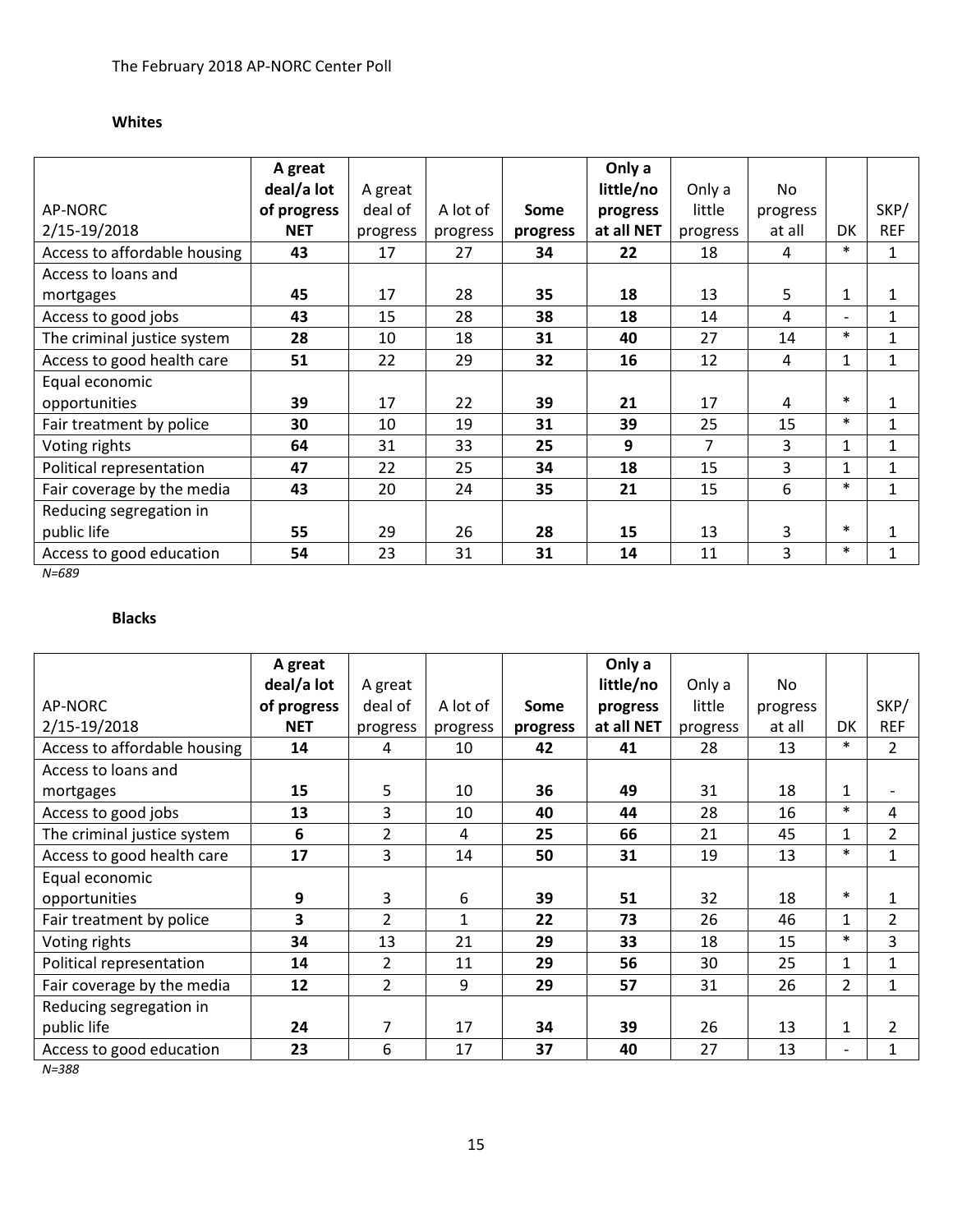# **MLK6. Do you think that the things Donald Trump is doing as President of the United States have been good, bad, or neither good nor bad for each of the following?**

# **[ITEMS RANDOMIZED]**

#### **All adults**

|                          | Very/    |      |          | <b>Neither</b> | Somewhat/  |          |      |        |            |
|--------------------------|----------|------|----------|----------------|------------|----------|------|--------|------------|
| AP-NORC                  | somewhat | Verv | Somewhat | good           | very bad   | Somewhat | Verv |        | SKP/       |
| 2/15-19/2018             | good NET | good | good     | nor bad        | <b>NET</b> | bad      | bad  | DK     | <b>REF</b> |
| <b>African Americans</b> | 24       | 10   | 13       | 29             | 47         | 21       | 25   | $\ast$ |            |
| Women                    | 23       | q    | 13       | 28             | 47         | 21       | 27   | $\ast$ |            |
| <b>Hispanics</b>         | 19       | 8    | 11       | 24             | 56         | 23       | 33   | $\ast$ |            |
| <b>Muslims</b>           | 15       | 6    | 9        | 26             | 57         | 19       | 38   |        |            |

*N=1,337*

## **Whites**

|                   | Very/    |      |          | <b>Neither</b> | Somewhat/  |          |      |        |            |
|-------------------|----------|------|----------|----------------|------------|----------|------|--------|------------|
| AP-NORC           | somewhat | Verv | Somewhat | good           | very bad   | Somewhat | Verv |        | SKP/       |
| 2/15-19/2018      | good NET | good | good     | nor bad        | <b>NET</b> | bad      | bad  | DK     | <b>REF</b> |
| African Americans | 28       | 13   | 15       | 33             | 38         | 21       | 17   | $\ast$ |            |
| Women             | 29       | 12   | 17       | 30             | 40         | 20       | 20   | $\ast$ |            |
| <b>Hispanics</b>  | 25       | 10   | 15       | 26             | 47         | 22       | 26   | $\ast$ |            |
| <b>Muslims</b>    | 17       |      | 9        | 30             | 50         | 20       | 31   |        |            |

*N=689*

## **Blacks**

|                          | Very/    |      |          | <b>Neither</b> | Somewhat/  |          |      |        |            |
|--------------------------|----------|------|----------|----------------|------------|----------|------|--------|------------|
| AP-NORC                  | somewhat | Verv | Somewhat | good           | very bad   | Somewhat | Verv |        | SKP/       |
| 2/15-19/2018             | good NET | good | good     | nor bad        | <b>NET</b> | bad      | bad  | DK     | <b>REF</b> |
| <b>African Americans</b> | 10       |      | 9        | 11             | 76         | 23       | 53   | $\ast$ |            |
| Women                    |          |      |          | 19             | 70         | 26       | 44   | $\ast$ |            |
| <b>Hispanics</b>         |          |      | 4        | 9              | 83         | 31       | 51   | $\ast$ |            |
| <b>Muslims</b>           | 12       |      | 11       | 12             | 74         | 17       | 57   |        | $\ast$     |

*N=388*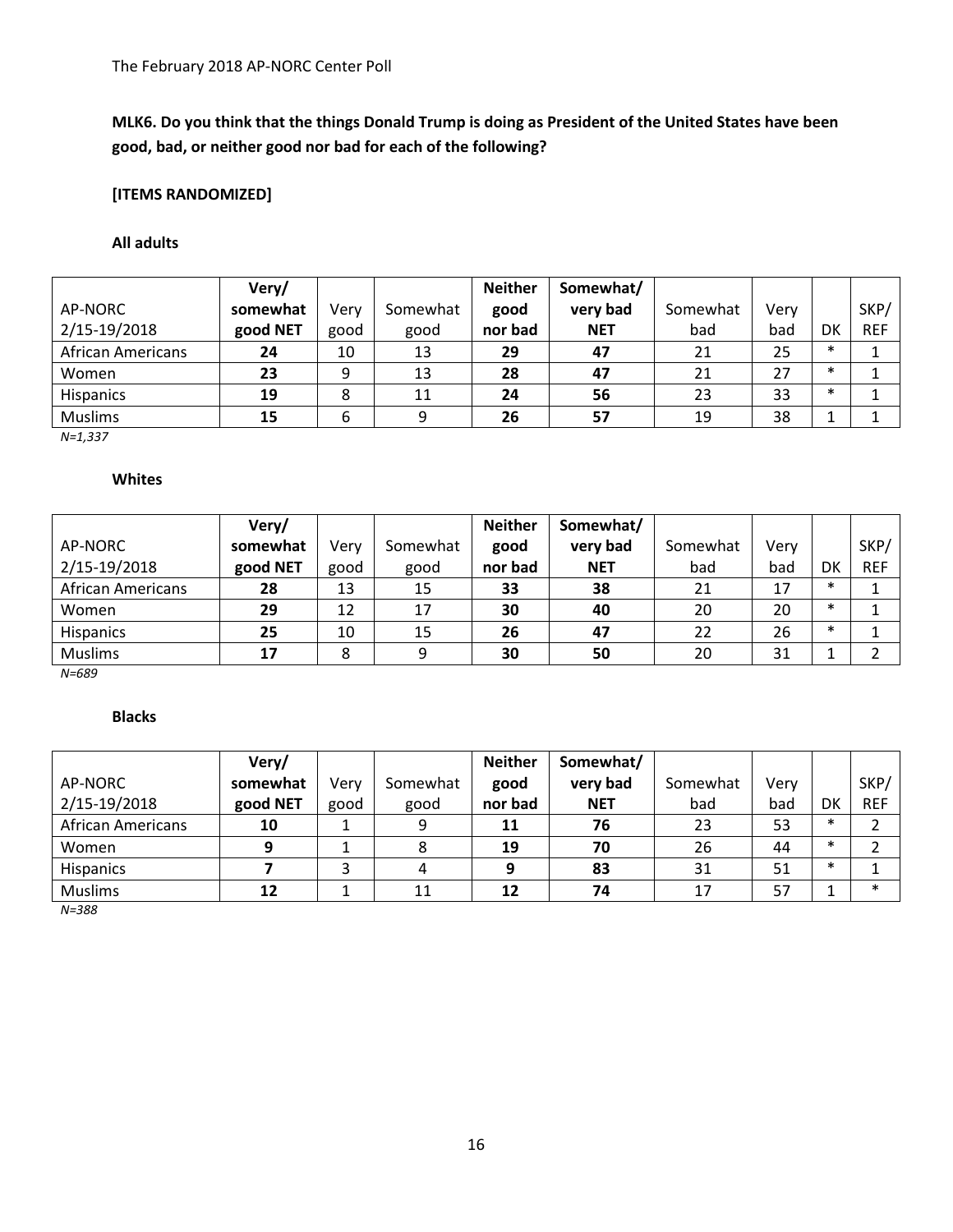#### The February 2018 AP-NORC Center Poll

# **MLK7. Do you think Donald Trump is a racist or is not a racist?**

| AP-NORC           |            |        |               |
|-------------------|------------|--------|---------------|
| 2/15-19/2018      | All adults | Whites | <b>Blacks</b> |
| Racist            | 57         | 47     | 84            |
| Not a racist      | 40         |        |               |
| <b>DON'T KNOW</b> |            | $\ast$ |               |
| SKIP/REFUSED      |            |        |               |
| $N =$             | 1,337      | 689    | 388           |

# *If "Racist" or "Not a racist" in MLK7*

# **MLK7A. Do you think this strongly or not strongly?**

| AP-NORC           |            |        |               |
|-------------------|------------|--------|---------------|
| 2/15-19/2018      | All adults | Whites | <b>Blacks</b> |
| Strongly          | 75         | 72     | 87            |
| Not strongly      | 25         | 27     | 13            |
| <b>DON'T KNOW</b> | $\ast$     |        |               |
| SKIP/REFUSED      | $\ast$     |        | $\ast$        |
| $N =$             | 1,301      | 680    | 372           |

#### **MLK/MLK7A COMBINED.**

| AP-NORC      |            |        |               |
|--------------|------------|--------|---------------|
| 2/15-19/2018 | All adults | Whites | <b>Blacks</b> |
| Racist       | 57         | 47     | 84            |
| Strongly     | 46         | 35     | 77            |
| Not strongly | 11         | 12     |               |
| Not a racist | 40         | 50     | 10            |
| Not strongly | 13         | 15     | 6             |
| Strongly     | 26         | 36     | 5             |
| Unknown      | 3          | 3      | 6             |
| $N =$        | 1,337      | 689    | 388           |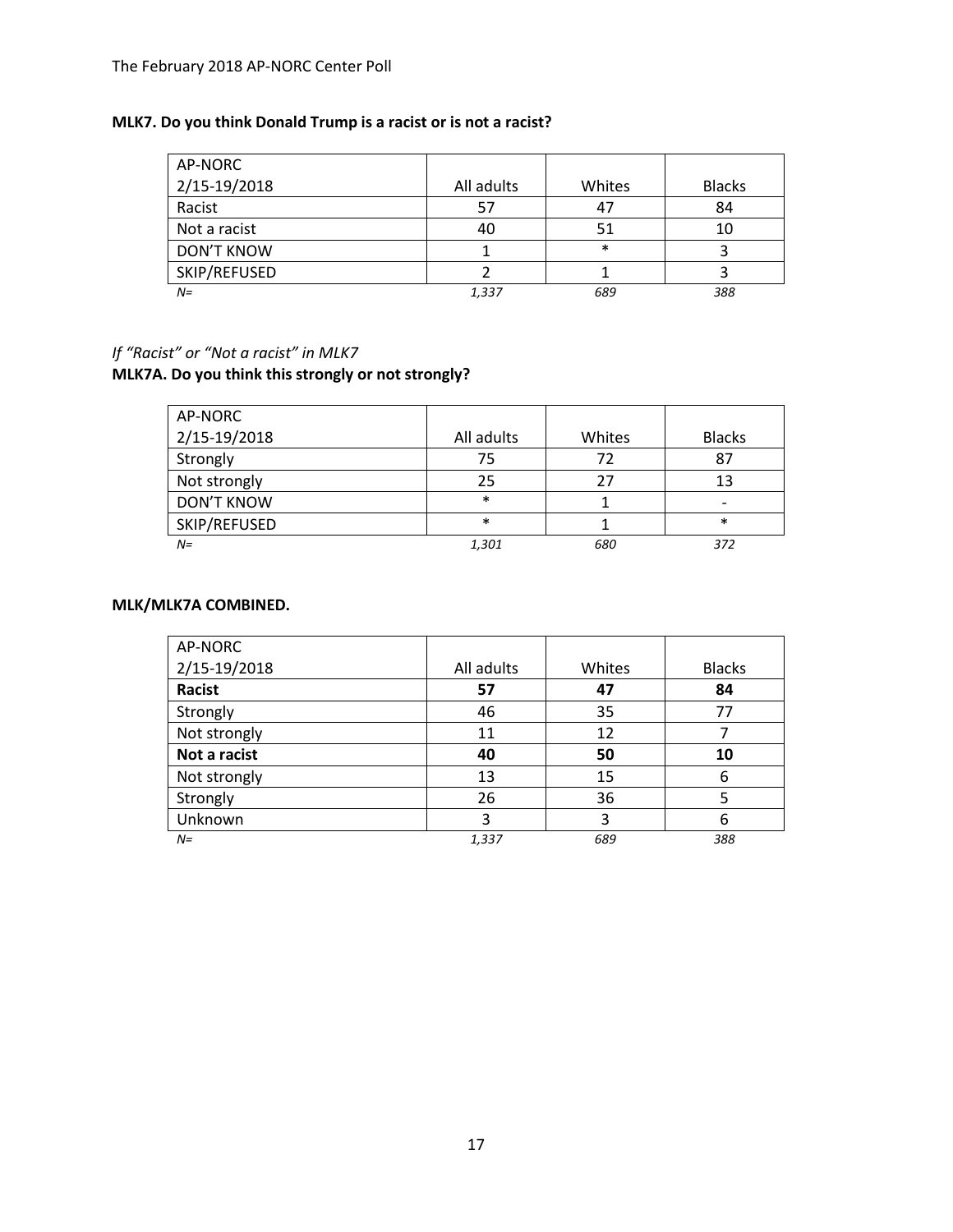**MLK8. Are the people in your neighborhood all the same race as you, mostly the same race as you, about half the same race, mostly a different race than you, or all a different race than you?**

| AP-NORC                             |            |        |               |
|-------------------------------------|------------|--------|---------------|
| 2/15-19/2018                        | All adults | Whites | <b>Blacks</b> |
| All same race/Mostly same race NET  | 49         | 59     | 36            |
| All same race                       | 8          | 10     | 5             |
| Mostly same race                    | 40         | 49     | 31            |
| Half same race                      | 24         | 25     | 20            |
| Mostly different/All different race |            |        |               |
| <b>NET</b>                          | 26         | 15     | 42            |
| Mostly different race               | 15         | 9      | 25            |
| All different race                  | 11         | 6      | 17            |
| <b>DON'T KNOW</b>                   | $\ast$     |        | $\ast$        |
| SKIP/REFUSED                        | 1          | $\ast$ | 2             |
| $N =$                               | 1,337      | 689    | 388           |

**MLK9. Are the people at your workplace all the same race as you, mostly the same race as you, about half the same race, mostly a different race than you, or all a different race than you?**

| AP-NORC                                 |            |        |               |
|-----------------------------------------|------------|--------|---------------|
| 2/15-19/2018                            | All adults | Whites | <b>Blacks</b> |
| All same race/Mostly same race NET      | 30         | 37     | 14            |
| All same race                           | 6          |        |               |
| Mostly same race                        | 24         | 30     | 13            |
| Half same race                          | 17         | 17     | 23            |
| Mostly different/All different race NET | 24         | 13     | 41            |
| Mostly different race                   | 14         | 8      | 20            |
| All different race                      | 10         | 5      | 21            |
| Don't have workplace                    | 28         | 33     | 20            |
| <b>DON'T KNOW</b>                       | $\ast$     | $\ast$ |               |
| SKIP/REFUSED                            | 1          |        | っ             |
| $N =$                                   | 1,337      | 689    | 388           |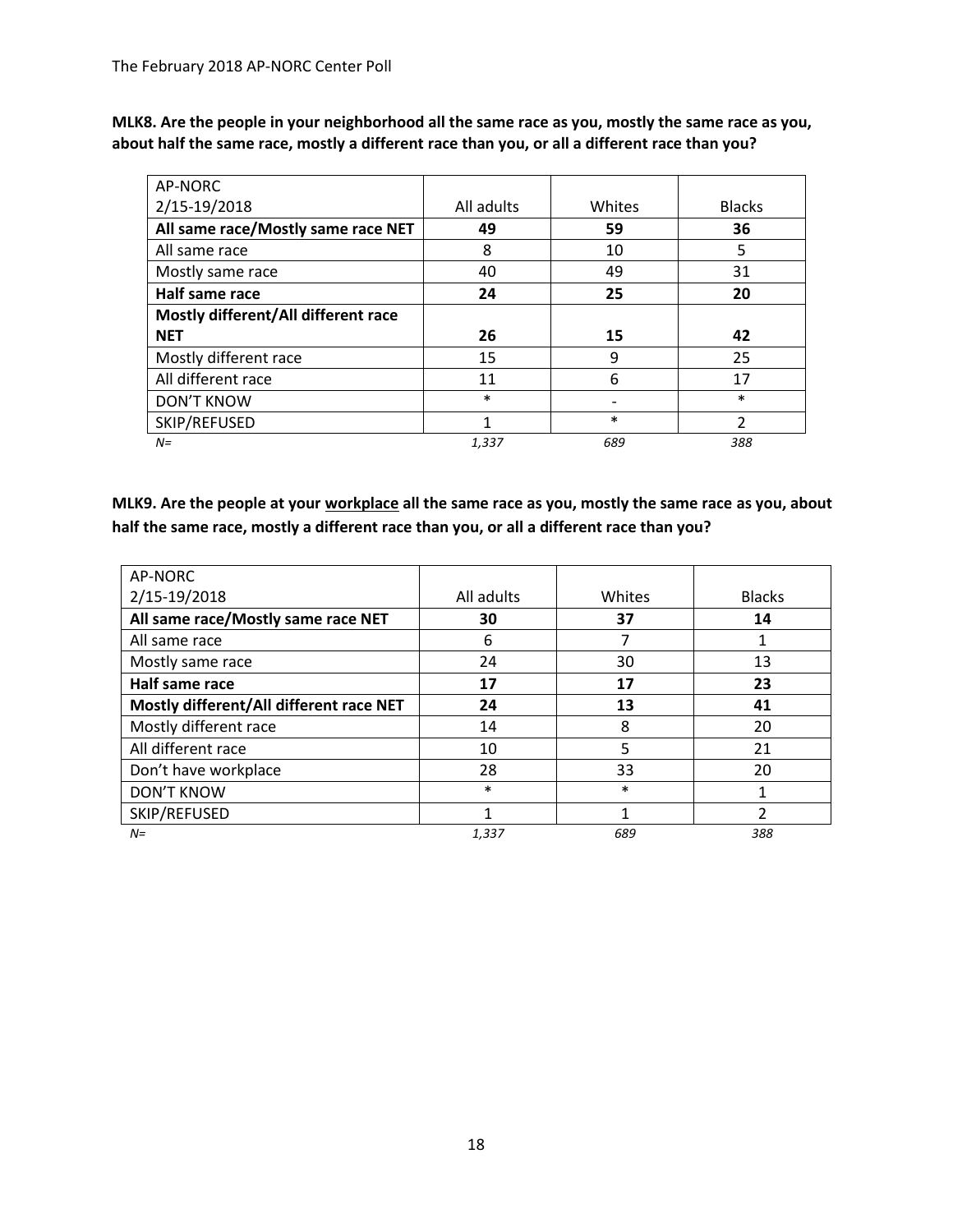**MLK10. Are the students at the public schools in your area all the same race as you, mostly the same race as you, about half the same race, mostly a different race than you, or all a different race than you?**

| AP-NORC                                 |            |        |               |
|-----------------------------------------|------------|--------|---------------|
| 2/15-19/2018                            | All adults | Whites | <b>Blacks</b> |
| All same race/mostly same race NET      | 33         | 38     | 25            |
| All same race                           |            |        | 2             |
| Mostly same race                        | 31         | 36     | 23            |
| Half same race                          | 24         | 28     | 21            |
| Mostly different/all different race NET | 29         | 20     | 39            |
| Mostly different race                   | 17         | 13     | 19            |
| All different race                      | 12         | 8      | 21            |
| Not familiar with area public schools   | 13         | 14     | 12            |
| <b>DON'T KNOW</b>                       | $\ast$     | $\ast$ | $\ast$        |
| SKIP/REFUSED                            | 1          | $\ast$ | 2             |
| $N =$                                   | 1,337      | 689    | 388           |

#### **PID1. Do you consider yourself a Democrat, a Republican, an independent or none of these?**

| AP-NORC           |            |        |               |
|-------------------|------------|--------|---------------|
| 2/15-19/2018      | All adults | Whites | <b>Blacks</b> |
| Democrat          | 34         | 27     | 59            |
| Republican        | 24         | 32     |               |
| Independent       | 25         | 26     | 16            |
| None of these     | 16         | 14     | 21            |
| <b>DON'T KNOW</b> |            |        |               |
| SKIP/REFUSED      |            | $\ast$ |               |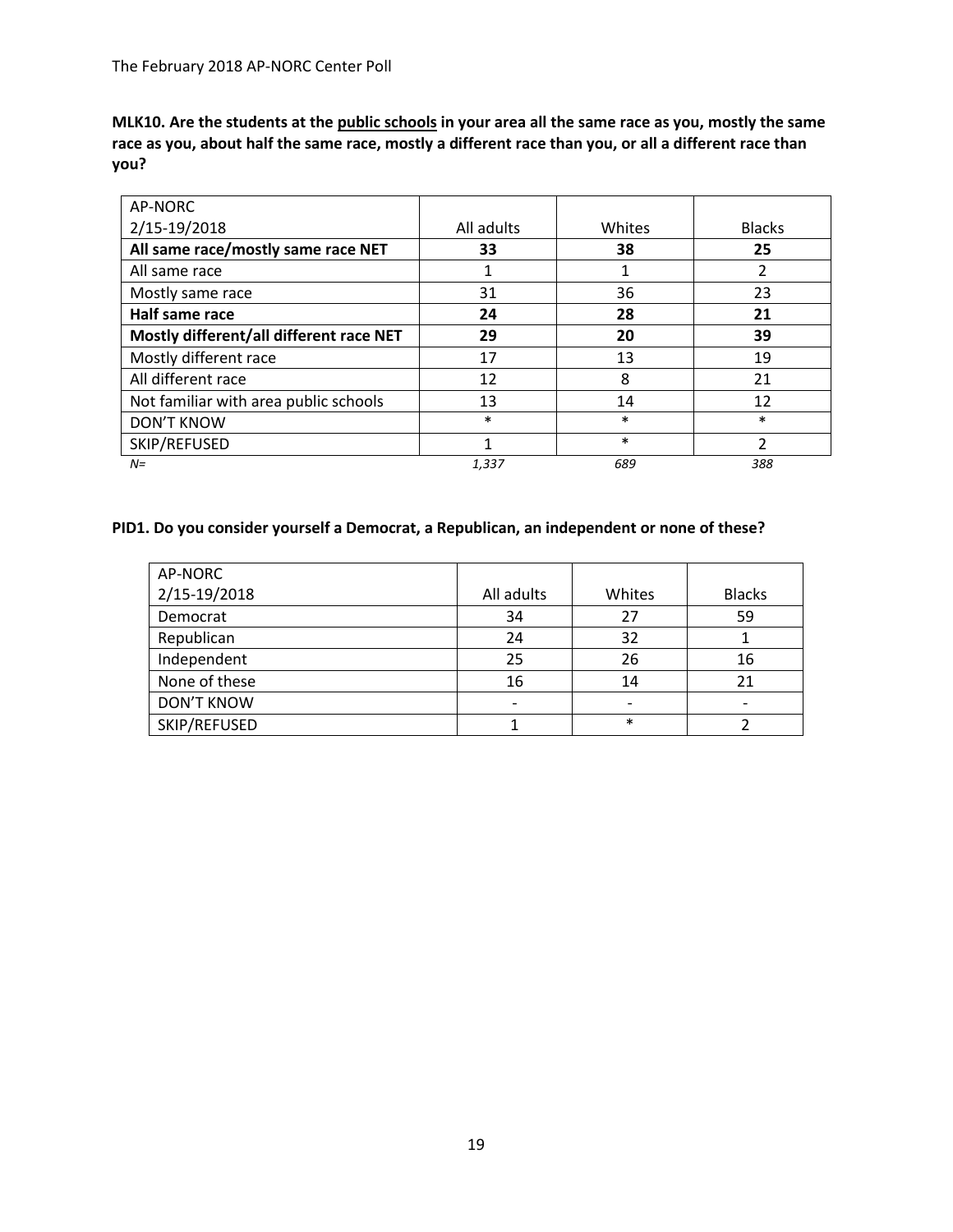## *If Democrat in PID1*

**PIDa. Do you consider yourself a strong Democrat or a moderate Democrat?**

# *If Republican in PID1*

**PIDb. Do you consider yourself a strong Republican or a moderate Republican?**

## *If Independent, None of these, or Don't Know/Skip/Refused in PID1*

**PIDi. Do you lean more toward the Democrats or the Republicans?**

| AP-NORC                       |            |        |               |
|-------------------------------|------------|--------|---------------|
| 2/15-19/2018                  | All adults | Whites | <b>Blacks</b> |
| <b>Democrat NET</b>           | 48         | 39     | 74            |
| <b>Strong Democrat</b>        | 14         | 10     | 40            |
| Moderate Democrat             | 20         | 17     | 19            |
| Lean Democrat                 | 13         | 12     | 15            |
| Independent/None - Don't lean | 17         | 16     | 19            |
| <b>Republican NET</b>         | 35         | 45     | 7             |
| Lean Republican               | 11         | 13     | 6             |
| Moderate Republican           | 15         | 21     | 1             |
| <b>Strong Republican</b>      | 9          | 11     | 1             |
| Unknown                       | $\ast$     | $\ast$ | $\ast$        |
| $N =$                         | 1,337      | 689    | 388           |

## **G11B. Generally speaking, do you consider yourself a…?**

| AP-NORC           |            |        |               |
|-------------------|------------|--------|---------------|
| 2/15-19/2018      | All adults | Whites | <b>Blacks</b> |
| Liberal           | 25         | 22     | 26            |
| Conservative      | 29         | 32     | 27            |
| Moderate          | 43         | 44     | 44            |
| <b>DON'T KNOW</b> |            |        |               |
| SKIP/REFUSED      |            |        |               |
| $N =$             | 1,337      | 689    | 388           |

## **DM5. Which one of the following best describes where you live?**

| AP-NORC           |            |        |               |
|-------------------|------------|--------|---------------|
| 2/15-19/2018      | All adults | Whites | <b>Blacks</b> |
| Urban area        | 26         | 20     | 38            |
| Suburban area     | 46         | 48     | 40            |
| Rural area        | 26         | 30     | 19            |
| <b>DON'T KNOW</b> |            |        |               |
| SKIP/REFUSED      |            |        |               |
| $N =$             | 1,337      | 689    | 388           |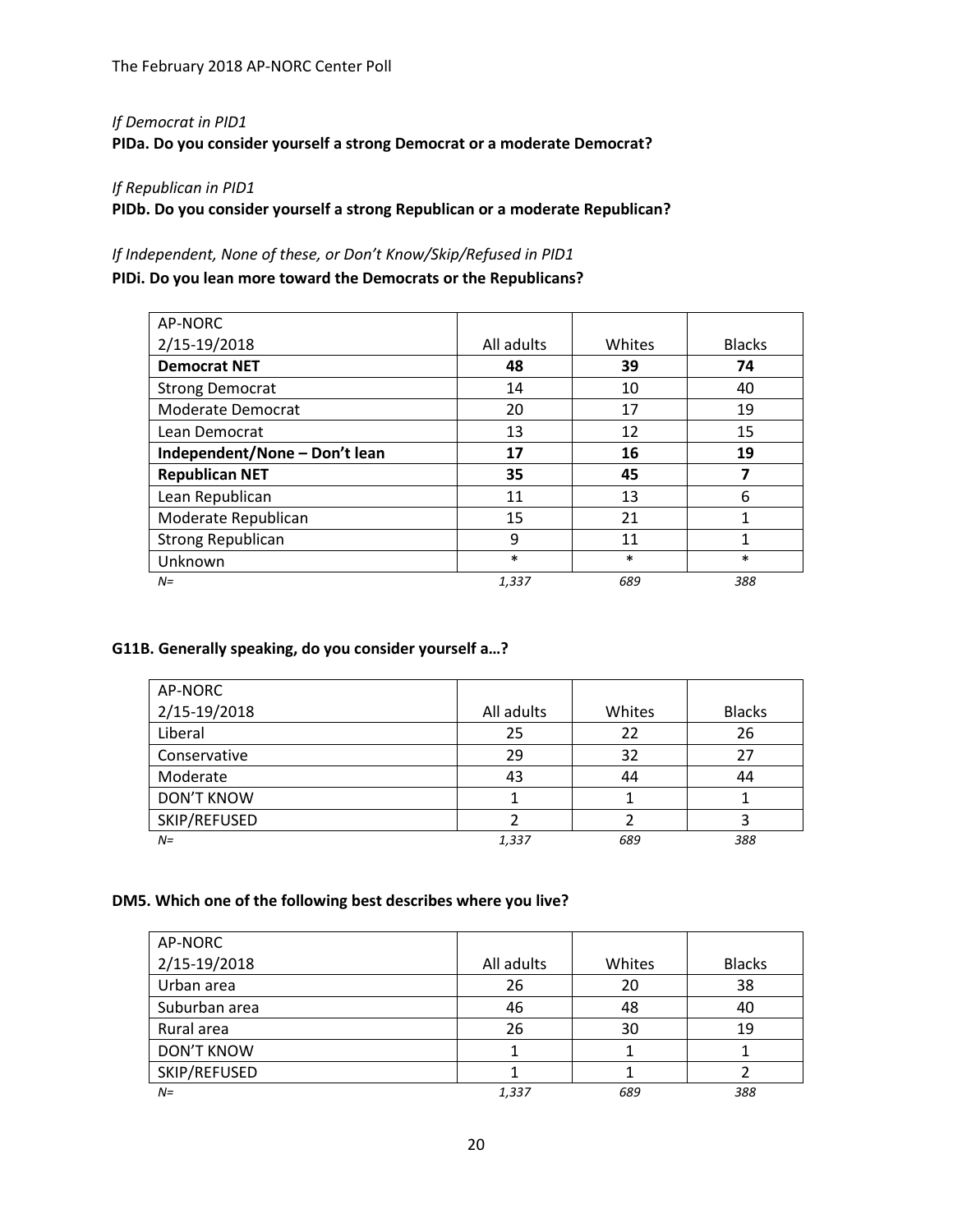# **AGE**

| AP-NORC      |            |        |               |
|--------------|------------|--------|---------------|
| 2/15-19/2018 | All adults | Whites | <b>Blacks</b> |
| 18-24        | 11         | 9      | 10            |
| 25-34        | 19         | 16     | 26            |
| 35-44        | 16         | 13     | 13            |
| 45-54        | 14         | 15     | 17            |
| 55-64        | 19         | 22     | 19            |
| 65-74        | 14         | 17     | 11            |
| $75+$        | 6          | 8      | 4             |
| $N =$        | 1,337      | 689    | 388           |

## **GENDER**

| AP-NORC<br>2/15-19/2018 | All adults | Whites | <b>Blacks</b> |
|-------------------------|------------|--------|---------------|
| Male                    | 48         | 48     | 46            |
| Female                  | 52         | 52     | 54            |
| $N =$                   | 1,337      | 689    | 388           |

# **RACE/ETHNICITY**

| AP-NORC                          |            |                              |                          |
|----------------------------------|------------|------------------------------|--------------------------|
| 2/15-19/2018                     | All adults | Whites                       | <b>Blacks</b>            |
| White                            | 64         | 100                          | -                        |
| <b>Black or African American</b> | 12         | $\qquad \qquad \blacksquare$ | 100                      |
| Hispanic                         | 16         | $\overline{\phantom{0}}$     | $\overline{\phantom{0}}$ |
| Other                            |            |                              |                          |
| $N =$                            | 1,337      | 689                          | 388                      |

## **MARITAL STATUS**

| AP-NORC             |            |        |               |
|---------------------|------------|--------|---------------|
| 2/15-19/2018        | All adults | Whites | <b>Blacks</b> |
| Married             | 46         | 54     | 24            |
| Widowed             | 6          |        |               |
| Divorced            | 11         | 11     | 15            |
| Separated           | 3          |        |               |
| Never married       | 29         | 21     | 45            |
| Living with partner | 6          |        |               |
| $N =$               | 1,337      | 689    | 388           |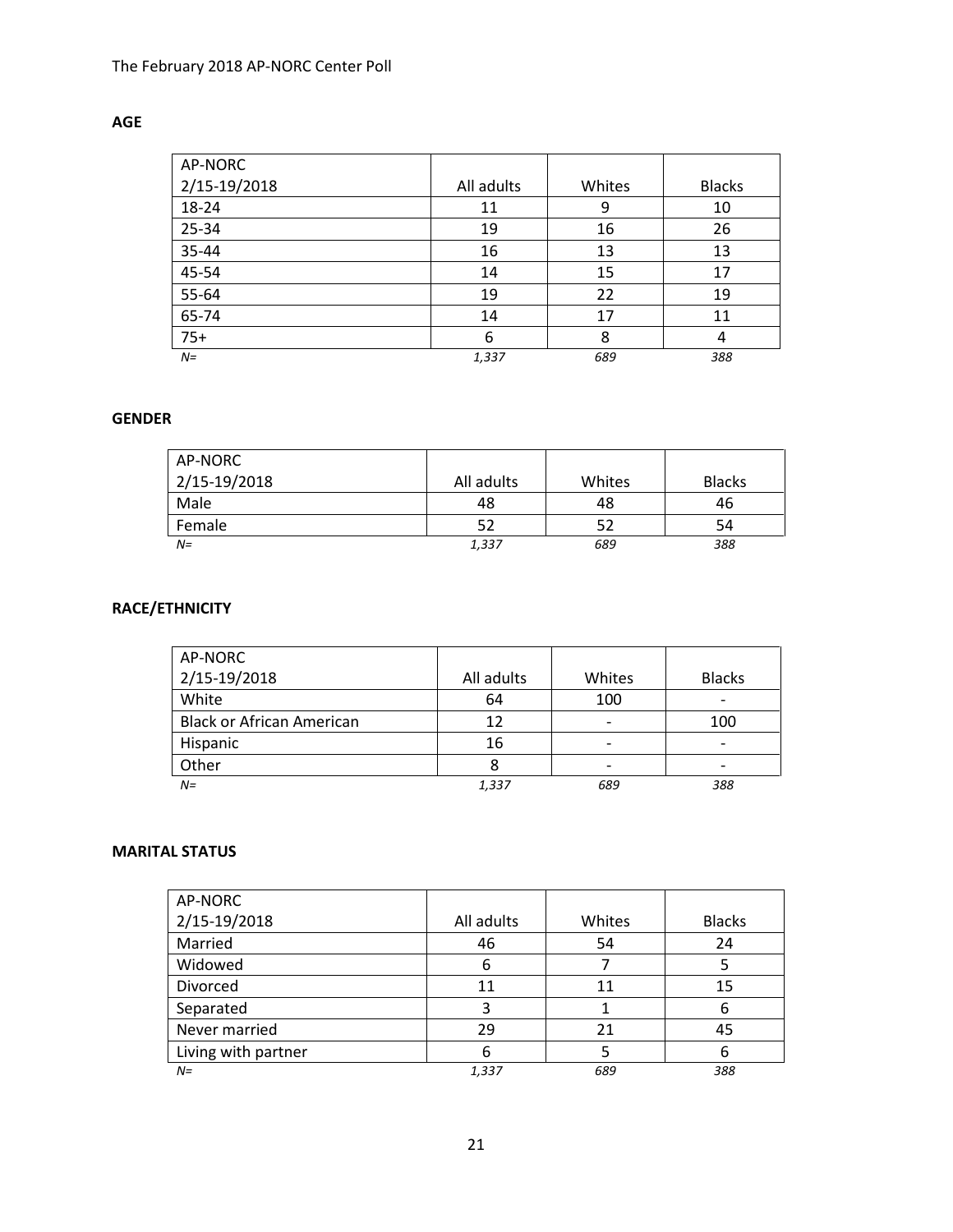# **EMPLOYMENT STATUS**

| AP-NORC      |            |        |               |
|--------------|------------|--------|---------------|
| 2/15-19/2018 | All adults | Whites | <b>Blacks</b> |
| Employed     |            | 56     | 47            |
| Not employed | 43         | 44     | 53            |
| $N =$        | 1,337      | 689    | 388           |

## **EDUCATION**

| AP-NORC                            |            |        |               |
|------------------------------------|------------|--------|---------------|
| 2/15-19/2018                       | All adults | Whites | <b>Blacks</b> |
| Less than a high school diploma    | 11         | 9      | 13            |
| High school graduate or equivalent | 29         | 28     | 33            |
| Some college                       | 29         | 28     | 32            |
| College graduate or above          | 31         | 35     | 22            |
| $N =$                              | 1,337      | 689    | 388           |

# **INCOME**

| AP-NORC                      |            |        |               |
|------------------------------|------------|--------|---------------|
| 2/15-19/2018                 | All adults | Whites | <b>Blacks</b> |
| Under \$10,000               | 8          | 5      | 19            |
| \$10,000 to under \$20,000   | 10         |        | 18            |
| \$20,000 to under \$30,000   | 11         | 9      | 15            |
| \$30,000 to under \$40,000   | 9          | 9      | 9             |
| \$40,000 to under \$50,000   | 9          | 10     | 8             |
| \$50,000 to under \$75,000   | 18         | 18     | 15            |
| \$75,000 to under \$100,000  | 15         | 17     | 9             |
| \$100,000 to under \$150,000 | 14         | 15     |               |
| \$150,000 or more            | 8          | 9      |               |
| $N =$                        | 1.337      | 689    | 388           |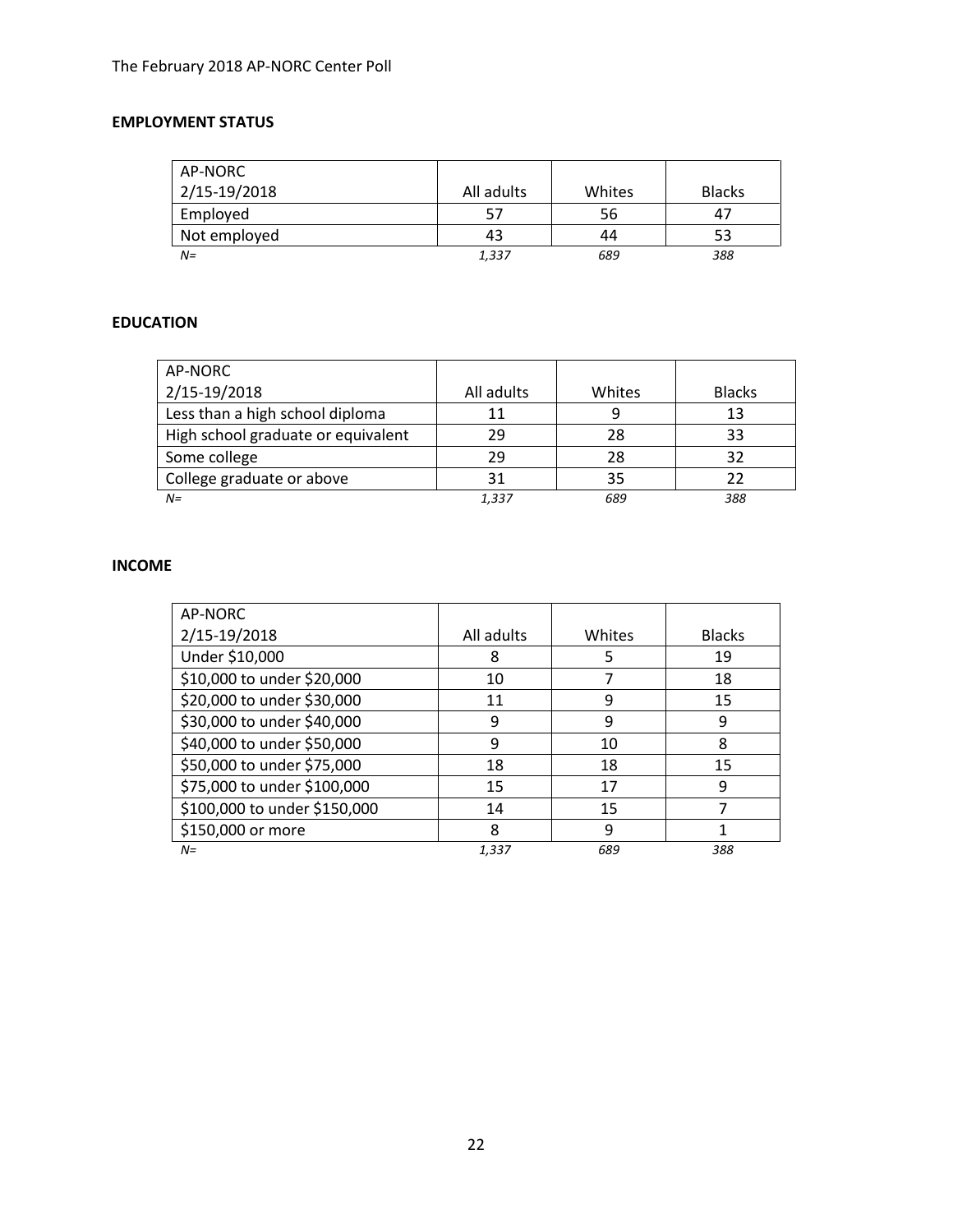#### **Study Methodology**

This survey was conducted by The Associated Press-NORC Center for Public Affairs Research and with funding from The Associated Press and NORC at the University of Chicago. Data were collected using the AmeriSpeak Omnibus®, a monthly multi-client survey using NORC's probability-based panel designed to be representative of the U.S. household population. The survey was part of a larger study that included questions about other topics not included in this report. During the initial recruitment phase of the panel, randomly selected U.S. households were sampled with a known, non-zero probability of selection from the NORC National Sample Frame and then contacted by U.S. mail, email, telephone, and field interviewers (face-to-face). The panel provides sample coverage of approximately 97% of the U.S. household population. Those excluded from the sample include people with P.O. Box only addresses, some addresses not listed in the USPS Delivery Sequence File, and some newly constructed dwellings.

Interviews for this survey were conducted between February 15 and 19, 2018, with adults age 18 and over representing the 50 states and the District of Columbia. Panel members were randomly drawn from AmeriSpeak, and 1,337 completed the survey—1,124 via the web and 213 via telephone. Interviews were conducted in both English and Spanish, depending on respondent preference. The final stage completion rate is 21.5 percent, the weighted household panel response rate is 33.7 percent, and the weighted household panel retention rate is 88.1 percent, for a cumulative response rate of 6.4 percent. The overall margin of sampling error is +/- 3.9 percentage points at the 95 percent confidence level, including the design effect. The margin of sampling error may be higher for subgroups.

In addition, blacks were sampled at a higher rate than their proportion of the population for reasons of analysis. The overall margin of sampling error for the 388 completed interviews with blacks is +/- 7.3 percentage points at the 95 percent confidence level including the design effect.

Once the sample has been selected and fielded, and all the study data have been collected and made final, a poststratification process is used to adjust for any survey nonresponse as well as any noncoverage or under and oversampling resulting from the study specific sample design. Poststratification variables included age, gender, census division, race/ethnicity, and education. Weighting variables were obtained from the 2017 Current Population Survey. The weighted data reflect the U.S. population of adults age 18 and over.

For more information, email [info@apnorc.org.](mailto:info@apnorc.org)